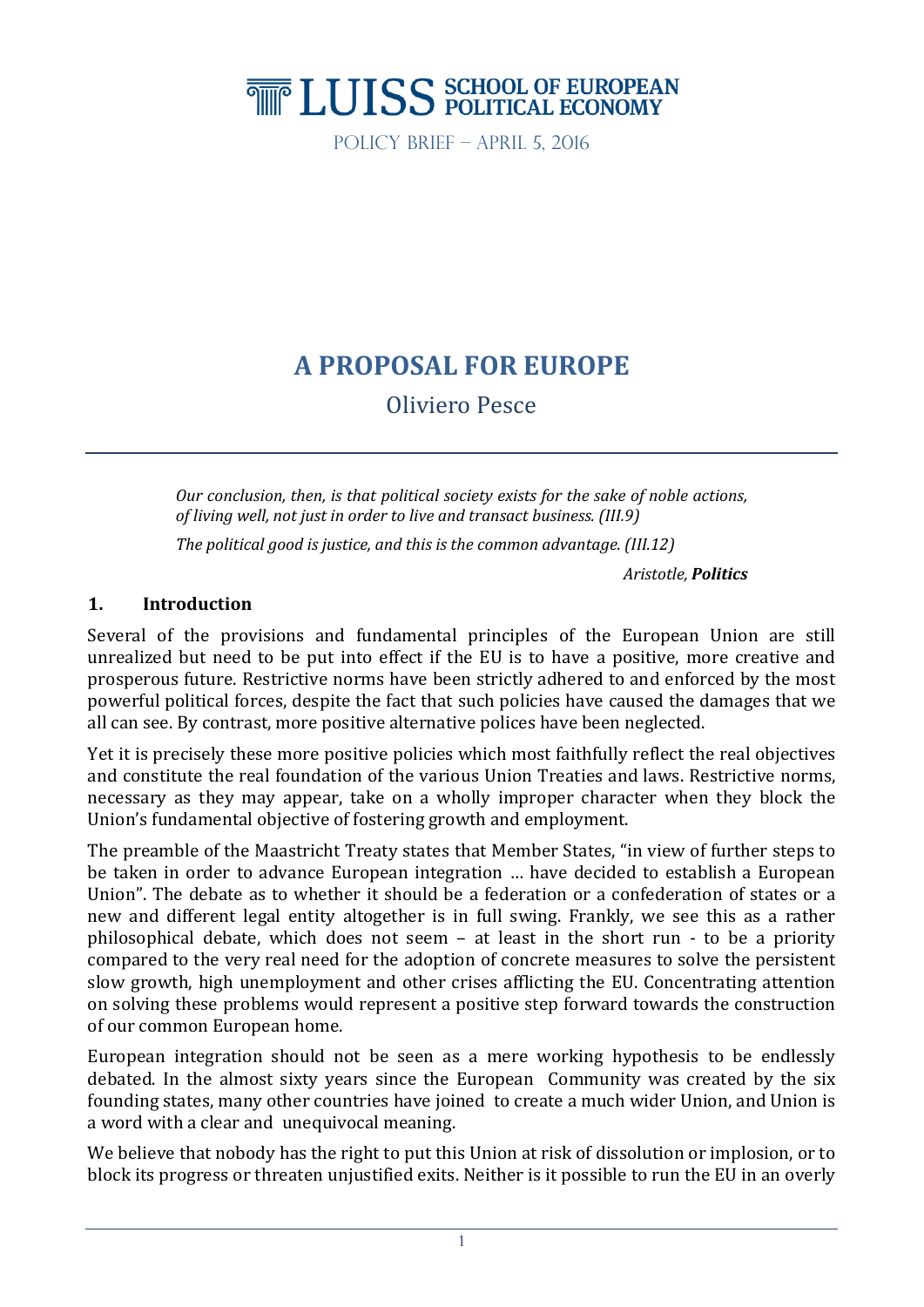restrictive fashion, hobbled by too many constraints and impediments, if we wish to avoid the risk of dangerous political and social storms ahead.

We propose therefore that the EU adopts the following concrete measures to satisfy the widespread desire for a reinvigoration of Europe's anemic economy and to re-emerge from the gravest and most persistent crisis of the last one hundred years. This has to be achieved furthermore without damaging either Europe as a whole or any of its individual Member States.

Re-energizing Europe requires careful analysis of the ways and means of implementing such aims and identifying those provisions enshrined in the various European treaties, which have not been applied as they should be, which acts as an unjustified brake on Europe's exit from the various crises which afflict it at both European and Member State level. Such actions, taken by those who wield effective decision making power within the Union without understanding their consequences, are contrary to the legitimate expectations of ordinary citizens.

# **2. The Proposal**

The European Union should adopt its own investment programme and become an active investor able to purchase on its own account goods and services needed to implement and sustain such investment. These investments should be sizeable and sufficiently large in aggregate to substantially contribute to European investment needs and to compensate for the shortfalls in normal pre-crisis investment volumes, which have been calculated by relevant European bodies. The aim would be to create a useful instrument for achieving both the growth objectives set out in the 2020 Programme and the broader objectives of the EU.

The Union itself should raise the funds required to finance such investments in addition to spending already earmarked in annual budgets. The ECB indicated at the end of January 2015, and repeated in December, that to re-launch the European economy and create jobs on a significant scale the ECB, working with the various NCBs, would need to inject more than one trillion Euro into the EU economy over an 18 month period.

An additional EU investment programme of a similar magnitude would help to absorb and use appropriately the extra liquidity distributed through the banking system by the ECB. The funds would be fully invested in those productive investments deemed to have priority within the framework of the economic programmes agreed by the European Commission and the Council, examined by the European Parliament and by Member States, assisted by European technical bodies, including the EIB.

The Union itself calculates that Europe needs incremental investment of around two trillion euros by 2020 and notes a shortfall of about Euro 600 billion between the quantity of investments normally carried out over a two-year period and those actually made during the last two years of recession. This shortfall, furthermore, refers only to investment in the sectors of transport, energy production and distribution systems, information, telecommunications and data processing and transmission.

To put these and other figures in context, it is worth reminding that the EU population is about 508 million people and its GDP is of some 14.6 trillion, while the population of the euro area is of 338 million people (66.5% of the total) and its GDP of about 10.3 trillion euros (71.1% of the total). The GDP per capita of the euro area (30,760 euros) is somewhat higher than the GDP per capita of the EU  $(28.780 \text{ euros})^1$ .

<sup>1</sup> Source Eurostat, 2015 figures.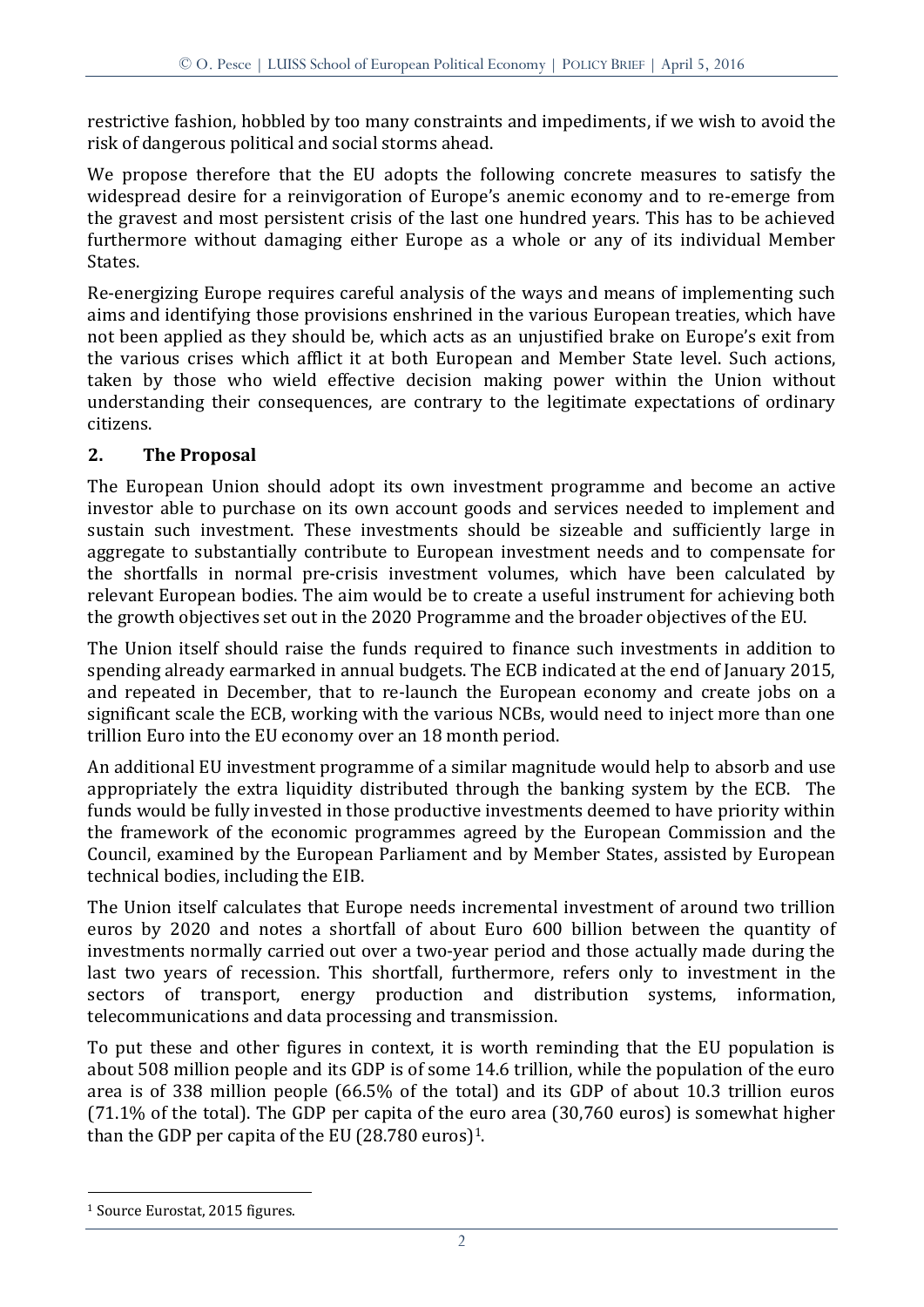The proposed Union own-account investments should be directed to projects that Member States, regions and local entities are unable to undertake on their own, often due to constraints imposed by their large budget deficits and profound indebtedness. The EU should be empowered to borrow on its own account from credit and financial markets, and through access to liquidity emitted by the BCE, in order to finance this additional investment, as we shall explain later.

The sort of active investment role for the Union as proposed would be similar to that energetically played by the US government, for example, which is assisted by a central bank whose responsibility to foster economic growth is listed as one of its main institutional tasks. This contrasts sharply with the European situation where no one pursues the same functions or, at best, does so with difficulty in a framework in which price stability takes precedence over growth in a context of polemics and interference.

It is essential to recall, furthermore that while the ECB's aim is to keep EU inflation at just under 2%, the actual rate of inflation is at present dramatically lower and languishes close to zero. Empirical evidence confirms, although sheer logic should suffice, that excess liquidity that does not translate into concrete investment (even if quantitative easing is indeed a lesser evil than catastrophic alternatives) mainly stimulates financial sector trading of derivatives and other instruments rather than the real economy and is therefore largely devoid of social and economic usefulness.

Once the proposed Union investment has stimulated economic activity, the recovery has become self-sustaining and the EU action is no longer needed, the Union would sell the investments it created and owns either to the Member States or local authorities where they are located (if or when their current financial straits improve) or to other investors. These tangible Union investments could be converted into financial assets managed by their new owners. This would be a better alternative to the current approach of pursuing European growth through purely monetary measures, which lead to excessive debt and recurring instability; and are often incapable of solving outstanding problems.

A return to growth would also provide a collateral, but non-negligible, advantage. It would induce the various institutions to worry less about external problems such as the slowing down of the U.S. economic locomotive or the negative effects on Europe of the maturing and slowing Chinese economy, and to concentrate on solving Europe's own problems more decisively. Important as it may be, analysis cannot be more important than governing. To live constantly by reacting to events elsewhere trims the wings of initiative. The aim should be to foster a truly European and Eurocentric point of view above and beyond the often myopic viewpoint of singular national States, who often are impotent in a globalized economy.

In order to gain the support of all Member States for this initiative and achieve unanimous approval for action under article 352 of the Treaty on the Functioning of the European Union2,

<sup>&</sup>lt;sup>2</sup> Article 352 (.308 Treaty of Nice; 335 Treaty of Rome). 1. Should action by the Union prove necessary, within the framework of the policies defined in the Treaties, to attain one of the objectives set out in the Treaties, and the Treaties have not provided the necessary powers, the Council, acting unanimously on a proposal from the Commission and after obtaining the consent of the European Parliament, shall adopt the appropriate measures. Where the measures in question are adopted by the Council in accordance with a special legislative procedure, it shall also act unanimously on a proposal from the Commission and after obtaining the consent of the European Parliament. 2. Using the procedure for monitoring the subsidiarity principle referred to in Article 5(3) of the Treaty on European Union, the Commission shall draw national Parliaments' attention to proposals based on this Article.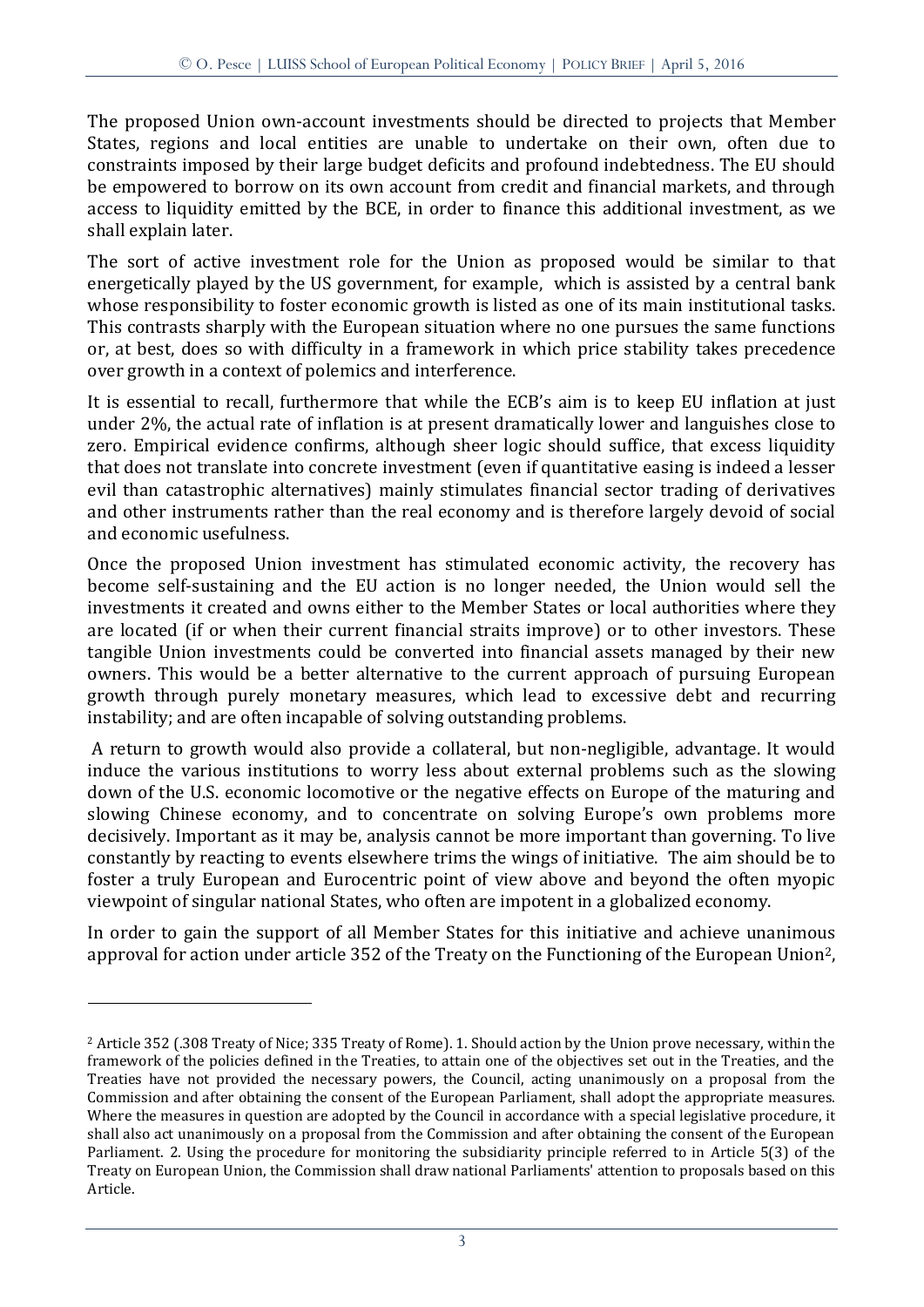Union investments should be made in all Member States - not just in the Euro zone - and roughly in the same proportion, say as GDP.

Union investments would strictly reflect the criteria agreed upon and approved in the various Treaties<sup>3</sup> with regard to member countries' participation to the subscribed capital (not the paid-in capital) of the ECB (as revised from time to time). Such investment would be made, obviously, without the limitations imposed by the indebtedness of Member States, since the resulting growth would stimulate **all** European economies, while ownership of the investments would **remain with the Union**. Such an equitable distribution would be so different from the "I want my money back" approach, whereby every state plays to own advantage, rather than working together, and thus rendering an effective European structural and anti-cyclical investment policy impossible to achieve.

The proposal would have the following advantages.

- The approach could be applied immediately, since it does not entail in this form any modification of the Treaties nor any cession of sovereignty by member states.
- Under the proposal, the Union would "provide itself with… means necessary to attain its objectives and carry through its policies", as the Treaties prescribe. It could be started without, at least initially, the need to raise additional taxes, as some suggest, since raising taxes would frustrate the main objective of the proposed investments. The Treaties do not actually prescribe that "means" of the Union refers purely to monetary inflows deriving from tax and other payments by citizens. The Union's means could also include the proposed own investments, generating income.
- Europeans would once again have an all-European investor, the EU itself, able to purchase goods and services on its own account and to make investments in European common goods. There is a precedent as this is how the European Coal and Steel Community and EURATOM were created and operated. These common European goods would be identified as such by the top EU institutions - the Commission, Council and Parliament - assisted by the technical and economic institutions of the Union, in agreement with the Member States. The proposal would reduce the existing lengthy time gaps between the allocation of liquidity and the multiplier effect when investments come into effect and start to stimulate the real economy. Such time lags are among the factors tending to debase the value of the euro and threaten its stability.
- European contracts would be allotted pursuant to international tenders, with fixed and contractually agreed costs and guarantees that works shall be carried out correctly, by first-rate operators, within agreed time scales and with penalties for non-compliance.
- The Union should make payments to contractors in a timely fashion, thus accelerating the velocity of circulation of money and contributing to the welfare of all interested parties.
- The implementation of the scheme would reduce acrimonious debate about the permitted level of flexibility in applying rules that some parties concerned fear would threaten the rule of law and the rigorous observance of norms. It would also lessen the risks related to excessive indebtedness, whether private or public.
- Its implementation would contribute to pursue those objectives of the Union sanctioned by the Treaties and at the basis of sixty years' experience. Pursuing in this way the "welfare of the people" would help dampen anti-European moods deriving from the current mean and myopic approach to the principles of the Union that is crippling their fulfillment.

<sup>&</sup>lt;sup>3</sup> The criterion was utilized recently in order to define the quotas of the member States of the European Union in the capital, subscribed and paid in, of the European Stability Mechanism.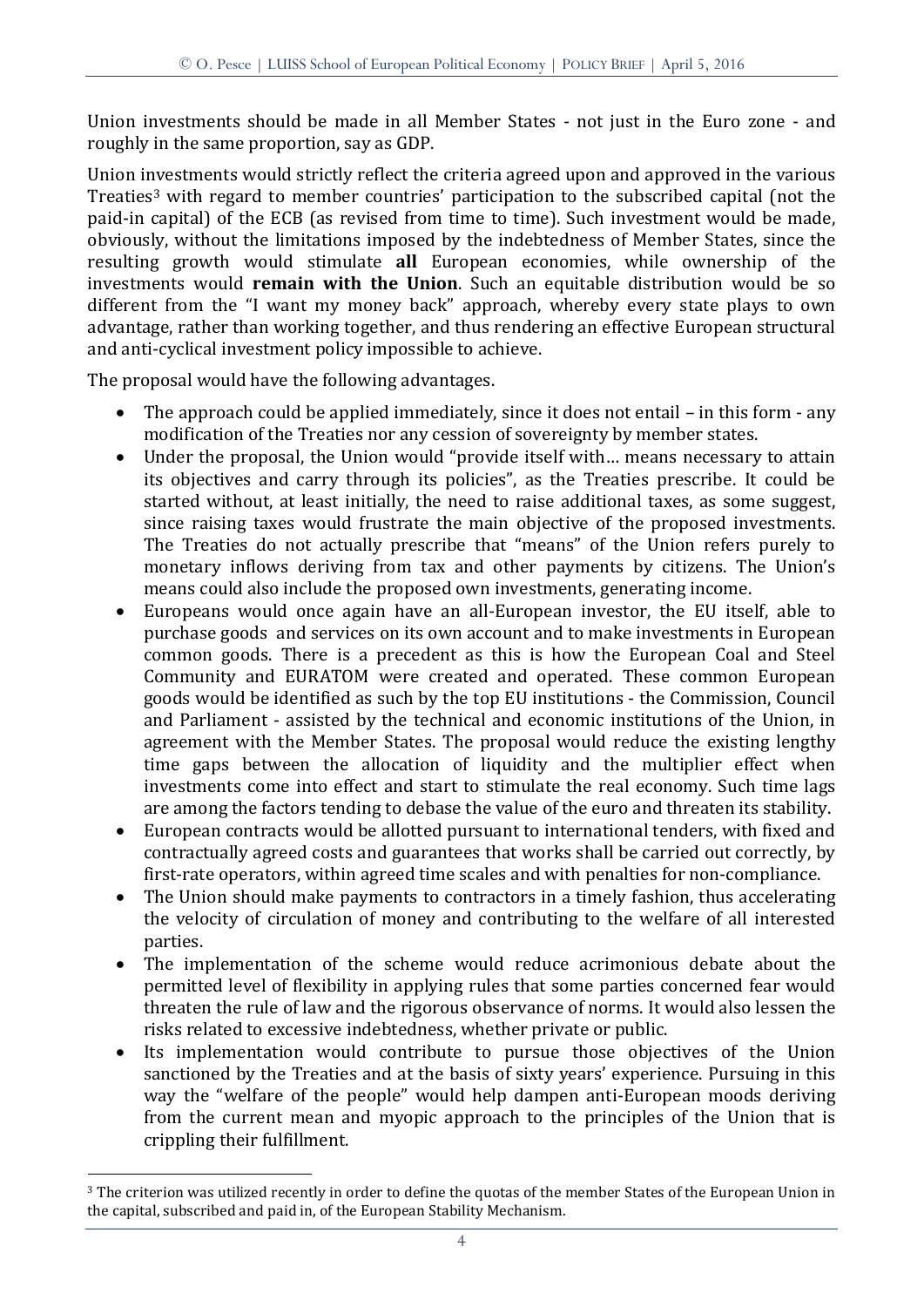- The principles of cohesion and solidarity would regain importance, not against some parties (as feared by those who oppose the mutualizing of debts) but in the common interest.
- The scheme would contribute to the" governance of globalization and to the economic and social cohesion in the EU<sup>4"</sup> without dismantling the social security state as some of the austerity programmes imposed on Member States imply.
- It would contribute to making the European system more competitive by assuring a fuller employment of human resources currently unused, with grave social and economic implications. Generations at present excluded from economic activity would be able to participate in the development of Europe and European ideals as propounded by the Treaties. It would amount to a new pact between the generations and ensure for future generations a more modern and adequate material, scientific and technological infrastructure. It would reduce the brain drain from several European countries that enriches Europe's competitors and contributes to the Union's weakness. Should other major economic systems become less dynamic , as is currently the case with China and Brazil, the Union would be able to run an anti-cyclical policy of its own, re-assuming the central role that rightly belongs to it.
- The fact that European markets risk collapse because the Chinese economy does not operate properly, or because the yuan has devalued should be taken as a clear sign that markets have lost faith in Europe's ability to assess situations correctly and take the necessary, autonomous European **decisions**. We moan and complain instead of acting, crippled by having to operate under the burden of over complicated rules and procedures.
- Our proposal would contribute to tackling Europe's problems by improving its fixed capital, not just for the immediate future, but also in the interest of future generations. Once again, the Union would run as the unified internal market of the largest world economic aggregate, rather than a mechanism for the export led growth of some of its members.<sup>5</sup> The second approach benefits only a minority of the members and imposes great costs on all others.
- It would also perhaps contribute to a different assessment of the euro, which is currently blamed for faults related to excessive debt creation and ensuing monetary floods. It could also lead to a more rapid transformation of it into what the Treaties intended the Euro to be, the **only** currency of Europe, the symbol of a strong European economy and not a purely monetary phenomenon. The Euro should be the **only**  currency, since a single currency is essential in order to have a single market.
- Even semantically, the proposal would imply thinking of Europe as such and not as a "Euroland", which cannot raise enthusiasm with its insipid Disney flavour.
- The proposal would allow indebted member States to meet their obligations in a framework of growth rather than battling against counter-productive drains to already anemic systems. Instead, Member States now suffer from a punitive approach to reform, seen as possible only in the context of constraint rather than coordination and collaboration, as the Treaties prescribe. Member States themselves must of course carry out the specific reforms required to improve the lives of their own citizens and not worsen them. This means better allocation of scarce resources among current but also future generations. Reform must also take into account objective reality as J.M. Keynes did when he insisted that the scale of reparations that the Allies planned to

<sup>4</sup> See Vincenzo F. Russo, «*I beni pubblici europei*», in *Il finanziamento dell'Europa*, *cit*., pg. 159-191.

<sup>5</sup> See the important article by Innocenzo Cipolletta, «L'Europa cresce se guarda a se stessa», in the Corriere della Sera of 31 January 2015.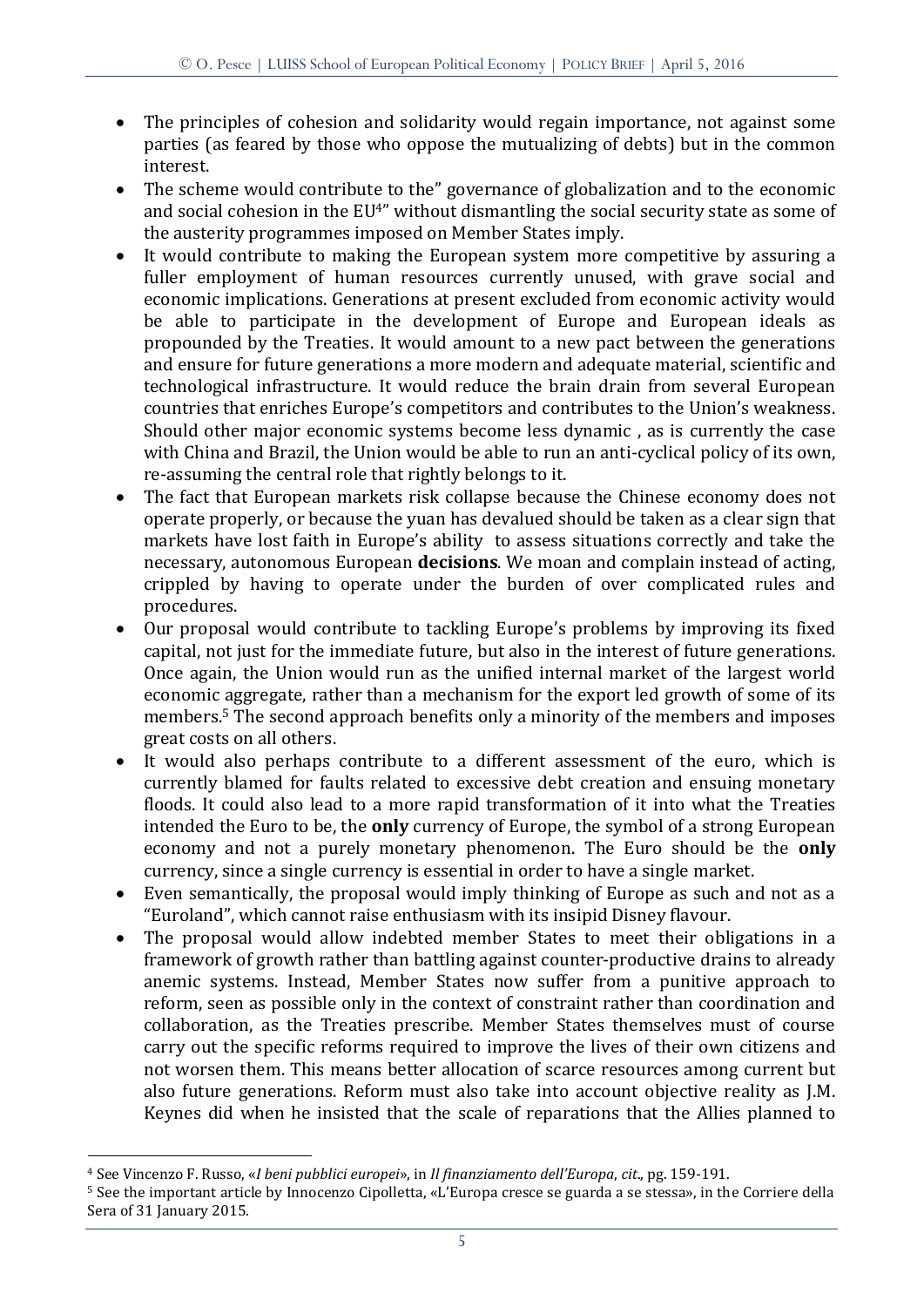impose on Germany after World War I were unsustainable, as they proved to be.<sup>6</sup>. Even former enemy countries such as Germany and Italy were assisted after World War II in order to secure growth and stability in Europe, through the Marshall Plan and other measures to foster reconstruction, an historic example of now forgotten enlightened self- interest and common sense.

• Finally, the proposal responds to the frequent pleas from the ECB for political interventions in the European economy to reduce the undue share of the burden of readjustment the ECB has been obliged to assume in the current circumstances of political paralysis and lack of direction.

## **3. Legal Provisions and the Proposal—Textual and Comparative Aspects**

The very persistence of the crisis, its harshness and the difficulties of tackling it are factors which on their own could justify implementing the proposal simply on grounds of sheer necessity. To govern means to face exceptional situations with all necessary means. The Europe 2020 Strategy called back in 2010 "for an intelligent, sustainable and inclusive growth", but remains largely unrealized. 7

The European Investment Bank (EIB) disburses every year loans equivalent to 0.4% of the Union's GDP despite the fact that the European authorities themselves calculate that the level of investment required by the transport, energy and ICT sectors alone amounts to some two trillion euros. The *shortfall* between the amount of investment required and investments effectively carried out was about 600 billion euros over the last two years alone (around 2% of GDP per year). This puny performance continues despite repeated capital increases for the EIB and any number of pilot investment projects.

It may be useful, however, to examine both those factors that might preclude the proposed approach and those factors, legal or otherwise, which would justify it.

## **4. How the proposal affects the balanced budget requirement of the Union and fosters the attainment of its objectives**

Article 310 (268 TEC) prescribes that

<u>.</u>

*Budget revenues and expenditure shall be in balance.*

The following article 311 (269 TEC) adds that

*The Union shall provide itself with the means required to attain its objectives and carry through its policies.*

*Without prejudice to other revenue, the budget shall be financed wholly from own resources.*

If the objectives of the Union coincide, as they must, with the principles and the preambles of the Treaties, the Union must pursue them with all "means necessary". Nevertheless, if

<sup>6</sup> J.M. Keynes, *The Economic Consequences of the Peace*, 1919.

<sup>7</sup> Notwithstanding the "I want", dated 2010, of the then President of the Commission Barroso. "2010 must mark a new beginning. I want Europe to emerge stronger from the economic and financial crisis. Economic realities are moving faster than political realities, as we have seen with the global impact of the financial crisis. We need to accept that the increased economic interdependence demands also a more determined and coherent response at the political level. The crisis is a wake-up call." Brussels, 3.3.2010, COM (2010). Communication EUROPA 2020, Preface, page 2. This «Preface», consisting in empty declarations not followed by any action contributed to the results that Europe is still painfully living through six years later.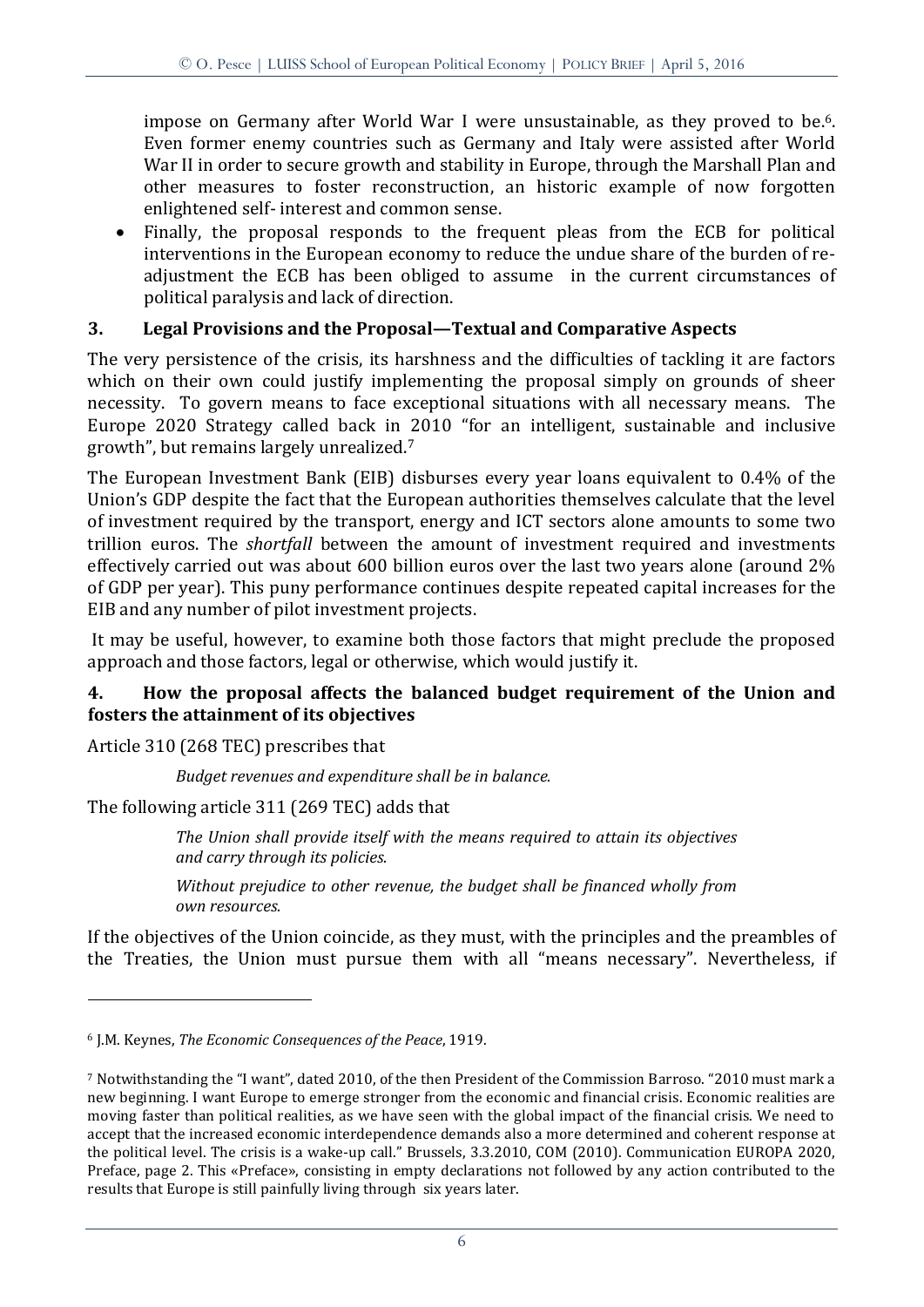ordinary means are insufficient as it is very clear that they are, then other means should be applied. The current interpretation, whereby 'own resources' is taken to mean "more fiscal pressure," is not reasonable.

The objectives of the Treaties and of European legislation should dictate the interpretation of these provisions, not opposite criteria, as some authorities wish. The main and first premise of Regulation EC no. 1466/97 is that the Stability and Growth Pact "is based on the objective of sound government finances as a means of strengthening the conditions for **price stability** and for **strong sustainable growth conducive to employment creation**." The premise appears groundless - as government finances have achieved neither price stability nor "strong sustainable growth conducive to employment creation." Instead, they have resulted in well below-target inflation, debasement of the common currency, stagnation and rampant unemployment, particularly for the young generations. Rather than stubbornly pursuing the Pact, one should pursue the objectives of the Treaties.<sup>8</sup>

This does not mean that governments should not pursue sound finances, nor that government debt should be shared among all member states collectively (mutualization of debt). Nor does it free the various authorities from the obligation to pursue necessary reforms at central government, regional and local levels. It does mean, however, that new methods and avenues should be explored, as the Union itself declares it wants.

The Union cannot attain its objectives if they are pursued by states already deeply in debt accumulating further deficits, as these threaten the ability to raise funds on financial markets and to achieve financial and political stability. Instead, as proposed, the European Union should seek to achieve its goals through **direct investments** by the Union itself and **owned by it,** whether in financial form or otherwise does not really matter<sup>9</sup>. A valid precedent for this approach can be seen in President Franklin Roosevelt's *New Deal*, which was based on a combination of economic intervention by the state and reforms.

Tackling the problems this way would eliminate the apparent contradiction, or dichotomy, between the provision prescribing a balanced budget (in article 310) and the financing *"wholly from own resources"* (of the second paragraph of article 311) on one side and the first paragraph of article 311 on the other. This contradiction is only apparent in that comparatively, historically, textually and per the accounting provisions of the Union, while an "in balance" budget is wholly justified for current expenditures and fiscal inflows, the provision does not apply to investments in high priority common goods.

In fact the apparently contradictory requirements are not contradictory in a context where no other body, be it state or institution, can, or wants to, provide the Union, with"the means necessary to attain its objectives and carry through its policies",<sup>10</sup> through the creation of "own resources". We submit briefly a number of elements that legitimize the proposal; the study by Maria Teresa Salvemini recalled here below illustrates in detail some of them.

First of all articles 317 and 318 (formerly articles 274 and 275 of the Nice Treaty and 205 and 205 bis of the Treaty of Rome), integrating articles 310 and 311 cited above. The first requires the Commission to implement the budget with respect to its approved levels of inflows and expenditures on its own responsibility and with due regard to the principles of sound

<sup>9</sup> We shall examine this point later.

<sup>8</sup> Giuseppe Guarino, in *Cittadini europei e crisi dell' euro*, Naples, 2014, asserts that the Regulation would be invalid and would represent a" coup d'étât", since it would be in contrast with the Treaties and the Constitutions of the member states, by obliging the states to raise debt only under mechanistic criteria. These considerations too should induce us to look for solutions to the present conundrum.

<sup>10</sup> See Maria Teresa Salvemini, «*Una nuova visione del debito dell'Unione*», in M.T. Salvemini e F. Bassanini (eds.), *Il finanziamento dell'Europa*, Astrid, Florence, 2010, pg. 303-319.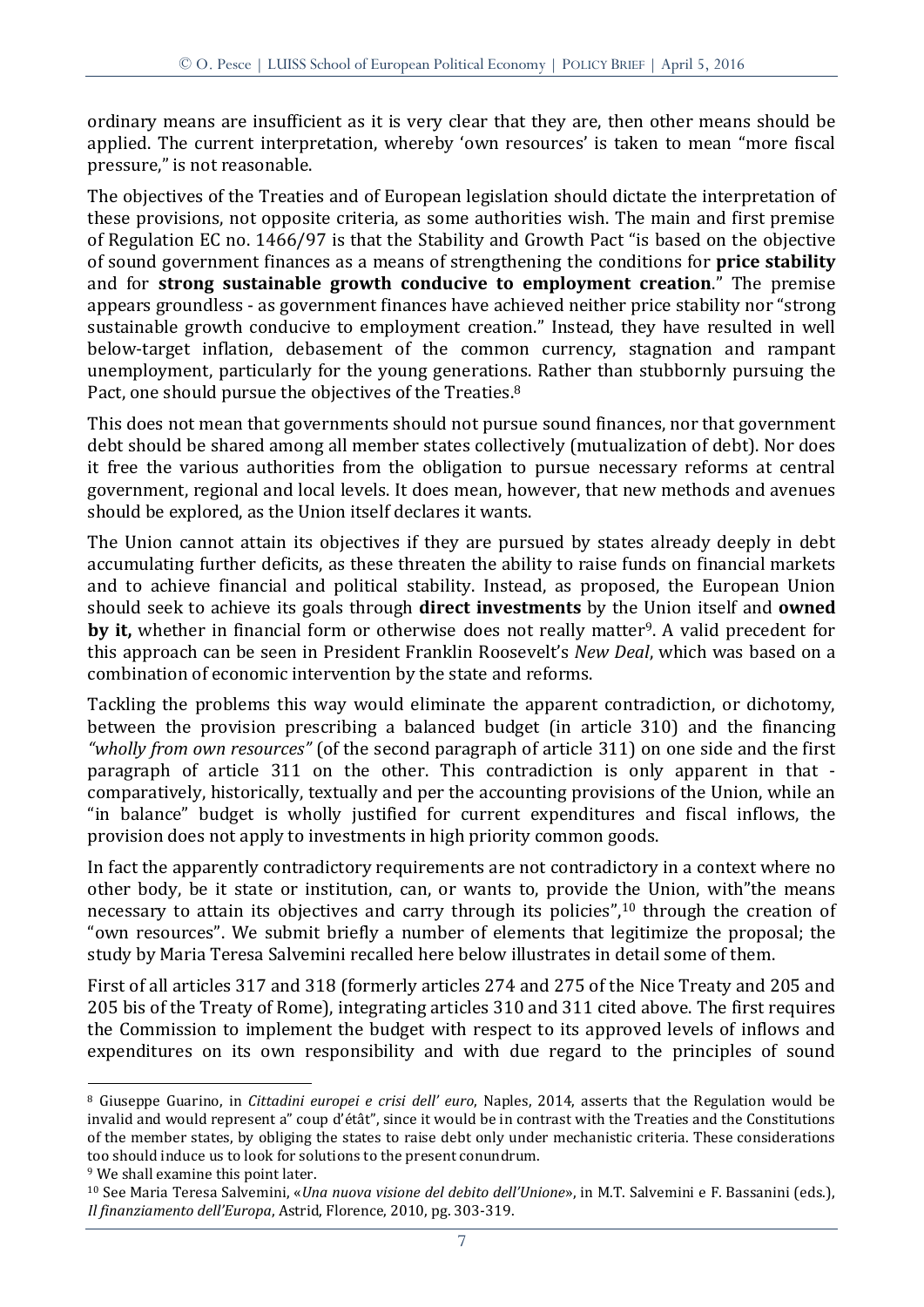financial management. Article 318 prescribes that the Commission shall submit annually to the European Parliament and to the Council, in addition to the accounts of the preceding financial year, "a financial statement of the assets and liabilities of the Union". Clearly, for this statement, which refers solely to investment by the Union and related financing, the question of "balance" does not apply. The Treaty expressly provides for indebtedness (liabilities), when debt is linked to the creation of new assets of equivalent size.

Without wishing to analyse accounting principles, it is worth stressing again that while article 317 relates to inflows and out-flows of the Union, which must be in balance, article 318 concerns the Union's Capital Account, its assets and liabilities, here defined, somewhat cursorily, "financial statement", in which the "balance" of assets is given by debt.

# **5. Political and Legal Legitimacy of the Proposal**

Politically, the proposal is justified by its necessity. Furthermore, no important world economy ever adopted the principle of budgetary balance, which a number of Member States have had to adopt under pressure of the European institutions. The United States repealed an attempt to this effect because some major economists considered it an unsound and unnecessary straightjacket. 11

Moreover, from a legal point of view, one can advance the following considerations.

- The ECSC and EURATOM were institutions that produced public goods. Their accounts, once their institutional functions ended or were transferred to other entities, were merged into the accounts of the EC first and of the Union later. Both were able to finance with debt the production of the goods they managed.
- The accounting principles of the European system of accounts (Sec 95), applicable both to the public sector accounts of member States and to the accounts of the Union, define precisely inflows and expenditures relevant to the calculation of the balance, called "net indebtedness", that must be equal to zero. These do not concern operations regarding the "financial accounts" of the entities in question, because a real or financial asset of the same amount balances indebtedness on the liability side.<sup>12</sup> In practice, whenever the Union used similar procedures in order to create public goods (in some instances of an institutional character), it acquired participations, or credits, of a financial nature. The purchase of real goods would not have a different nature.
- For instance, the European Union participates directly in the capital of the European Bank for Reconstruction and Development (EBRD), even though the EIB and several Member States of the Union and of the EIB are also shareholders.
- The Community issued debt securities to assist Member States that, due to their negative balance of payments, were unable to defend the exchange rate fixed under the European monetary agreement and undertook to repay the monies received. <sup>13</sup> Such a promise represents a much riskier asset than the acquisition of high priority public goods, which contribute to attaining the objectives of the Union as identified in the Treaties.
- Article 122 of the TFEU states that, without prejudice to any other procedures provided for in the Treaties, the Council, on a proposal from the Commission, may adopt appropriate measures to tackle economic difficulties of Member States. If severe difficulties arise in the supply of certain products, notably in the area of energy, or if difficulties caused by natural disasters or exceptional occurrences beyond its control

<sup>11</sup> Among them Kenneth Arrow, Paul Samuelson and Robert Solow, at a conference of the Allied Social Sciences Association in New Orleans in January 1997.

<sup>12</sup> M.T. Salvemini, *op. cit*., page 308.

<sup>13</sup> M.T. Salvemini, *op. cit*., pg. 309.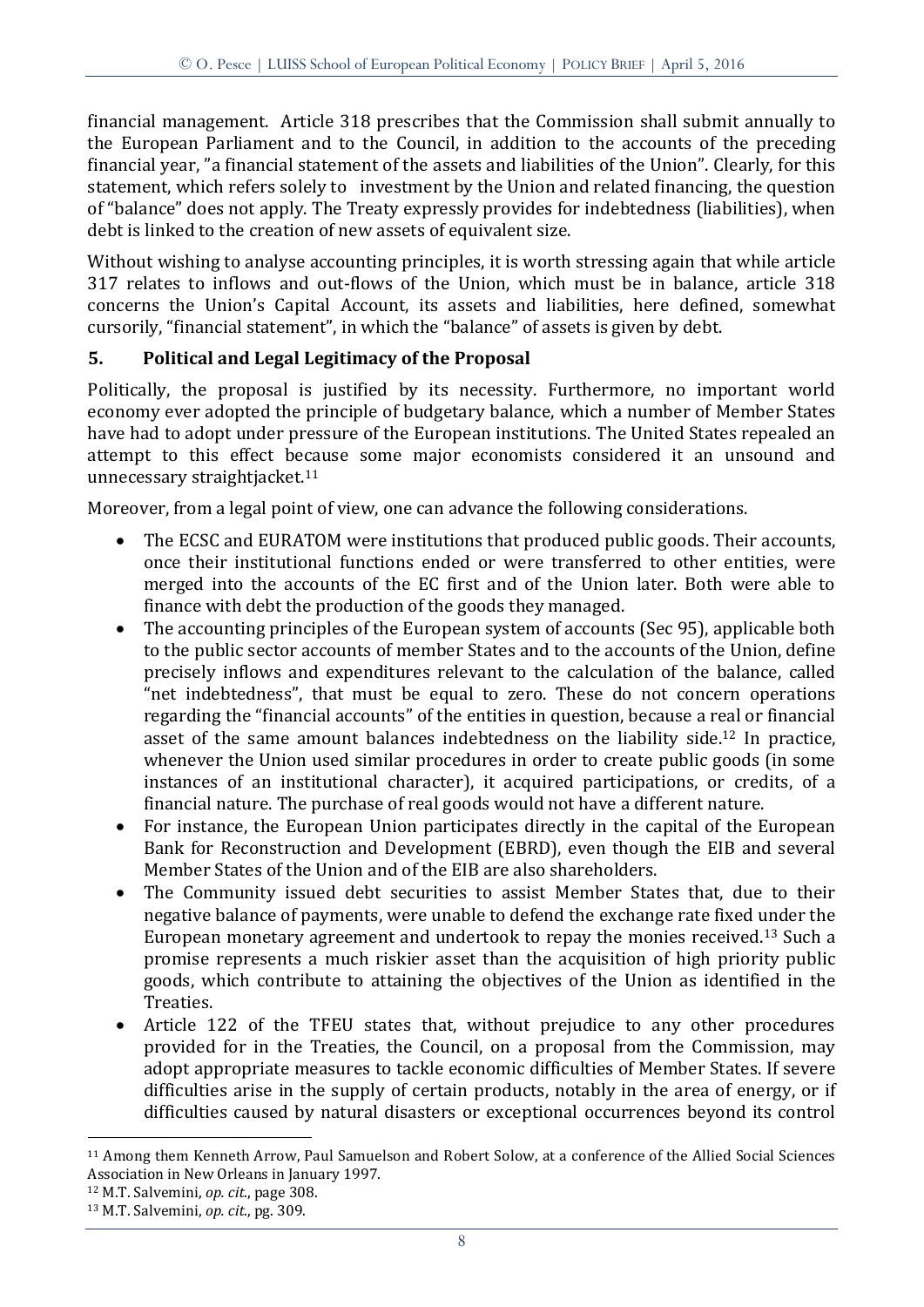arise or seriously threaten a Member State, the Council, on a proposal from the Commission, may grant, under certain conditions, financial assistance from the Union to the Member State concerned. Also in this case, from a purely "market" viewpoint, the Union would be investing in a much riskier asset than the acquisition of high priority public investment goods which contribute to achieving the objectives of the Union.

Article 47 of the Treaty on the European Union:

*The Union shall have legal personality*,

and more explicitly article 335 of the TFEU:

*In each of the Member States, the Union shall enjoy the most extensive legal capacity accorded to legal persons under their laws; it may, in particular, acquire or dispose of movable and immovable property and may be a party to legal proceedings,*

both comfort the proposed approach.

- Article 120 (ex 98) and subsequent articles of the Treaties clearly illustrate how the economic policy of the Union is not simply the sum total of the economic policies of the Member States, nor of their coordination. It also shows that such coordination is not a recent innovation but an integral part of the Treaties from the outset. European policy, in order to be such, must transcend, at least partially, the policy of one or more of its Member States.
- Article 123 (ex 101) prohibits overdraft facilities or any other type of credit facility with the (European Central Bank or with the central banks of the member states (National Central Banks) in favour of Union institutions, bodies, offices or agencies, central governments, regional, local or other public authorities. It also prohibits such financing for other bodies governed by public law, or public undertakings of Member States as well as the purchase by the European Central Bank or National Central Banks of debt instruments directly from them. An exception is made for publicly owned credit institutions, which, in the context of the supply of reserves by central banks, are given the same treatment by National Central Banks and the European Central Bank as private credit institutions.
- The subsequent article 124 (ex 102) prohibits any measure, not based on prudential considerations, establishing privileged access by Union institutions, bodies, offices or agencies, central governments, regional, local or other public authorities or other bodies governed by public law, or public undertakings of Member States to financial institutions. The provisions of these two articles clearly show, *a contrario*, that the ECB and the NCBs could well purchase debt securities of the Union on the secondary market, on condition that the transaction does not entail a privileged treatment and is not based on considerations other than normal prudential considerations current in the banking and financial sectors. Furthermore, any banking or financial operator, public or private, person or entity with legal personality, willing to do so, might well grant credit to the Union or purchase debt securities of the Union or shares in initiatives of the Union established under company laws.

## **6. Preambles and Basic Principles of the Treaties**

An examination of a number of European provisions not adequately implemented confirms the proposed approach. There is no need to refer point by point to the preambles of the Treaties, starting from the Rome Treaty (the EEC Treaty of 1957) and their successive formulations, and to a number of provisions of the coordinated extant Treaties. One can easily find them on the websites of the Union and in several legislative compendia. Suffice here to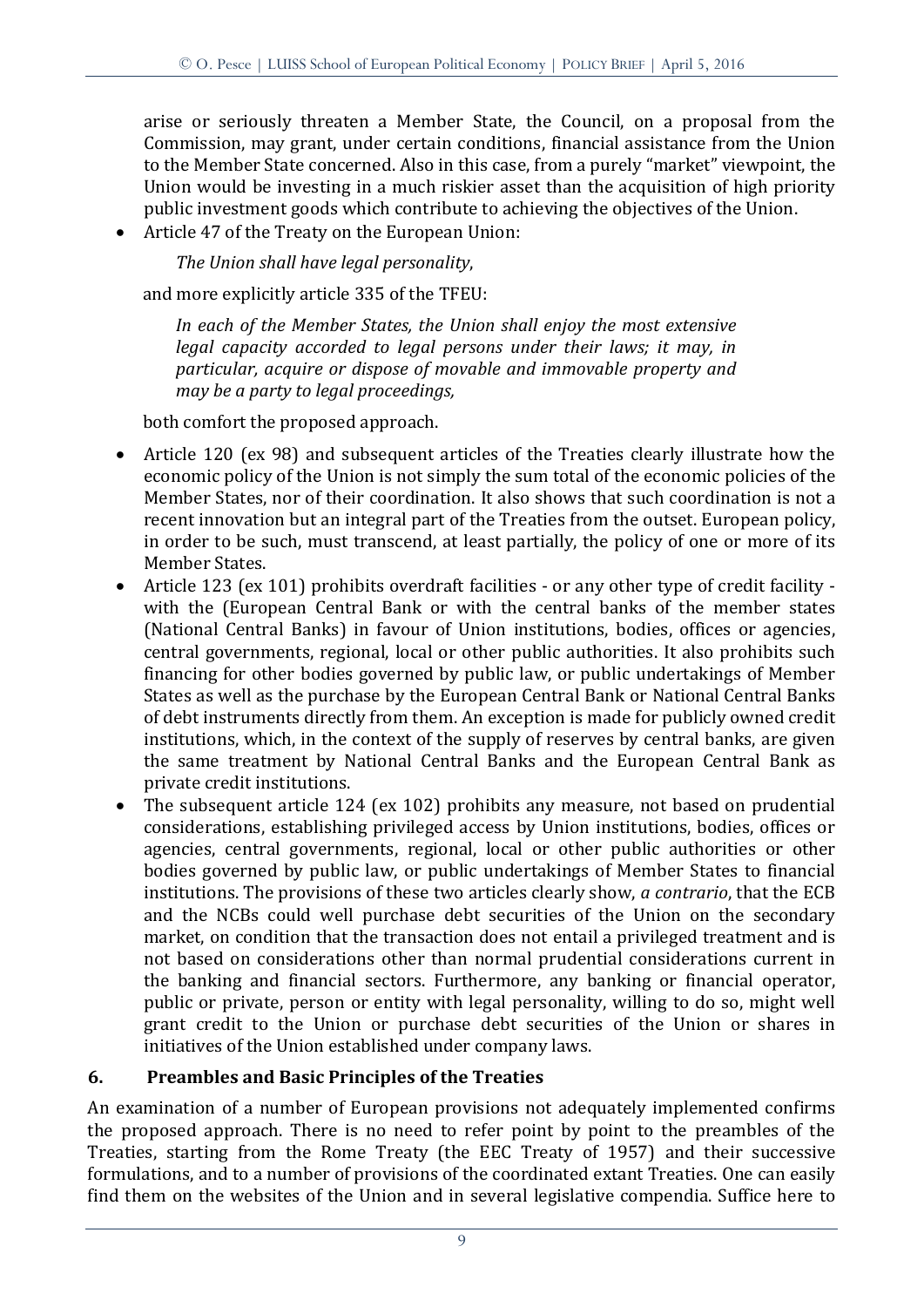recall general provisions concerning the economy and the socioeconomic foundations of the Treaties most severely overlooked, given the primacy attributed to restrictive norms.

Since inception, in 1957, the signatories of the Rome Treaty undertook to lay the foundations of **an ever-closer union among the peoples of Europe,** aimed at ensuring the economic and social progress of member countries by **common action to eliminate barriers** in Europe. They affirmed that the essential objective of their efforts was" the constant improvement of the **living and working conditions** of their peoples," to **guarantee steady expansion, balanced trade and fair competition,** to strengthen the **unity of their economies and to ensure their harmonious development.** They agreed to pursue these objectives **by reducing the differences** existing between the various regions and the backwardness of the less favoured regions. They also called upon the other peoples of Europe who shared their ideals to join in their efforts. This is what actually happened with successive enlargements of the Community and its transformation into the European Union, notwithstanding several institutional and constitutional setbacks, followed by remedial action whenever possible.

These undertakings led to the creation of a common market and a custom union and to the very partial development of common policies. They contributed to a substantial material increase in the homogeneity of norms and jurisprudence of Member States, of which most European citizens are not very aware. They also led to adoption of the euro and the creation of related institutions, which should have been followed by other steps that the Union did not in fact take.

Various preambles and articles of successive Treaties confirmed and enlarged the main principles, which were never officially abandoned even if many citizens are now convinced that this is the case. Therefore, no Member State can pretend – *à la Thatcher* – to have joined the Union based on different assumptions or expectations than those adopted in the EU. Nor should they invoke referenda and threaten "exits" in order to obtain national advantages at the expenses of other Member States and their citizens. We recall here some of them, in the current consolidated text.

Article 1. This Treaty marks a new stage in the process of creating an **ever closer union among the peoples of Europe,** in which decisions are taken as openly as possible and as closely as possible to the citizen.

Article 3.1. The Union's aim is to promote peace, its values and **the well-being of its peoples.**

Article 3.3. The Union shall establish an internal market. It shall work for the **sustainable development of Europe based on balanced economic growth and price stability, a highly competitive social market economy, aiming at full employment and social progress, and a high level of protection and improvement of the quality of the environment.** It shall promote scientific and technological advance. [The Union] shall promote economic, social and territorial **cohesion and solidarity** among Member States.

Article 3.4. The Union **shall establish an economic and monetary union whose currency is the euro**. 14

No one should forget that the EU - not some of its Member States – established the economic and monetary union. That although there were *opt outs* and convergence and ratification procedures whereby not all Member States adopted the euro when they joined the Union (or later), the euro is **the only currency** of the Union and **only euro banknotes** issued by the ECB and NCBs have the status of **legal tender** within the Union. That the institutions of the

<sup>14</sup> Please note. Not only monetary, but also economic. An economic Union.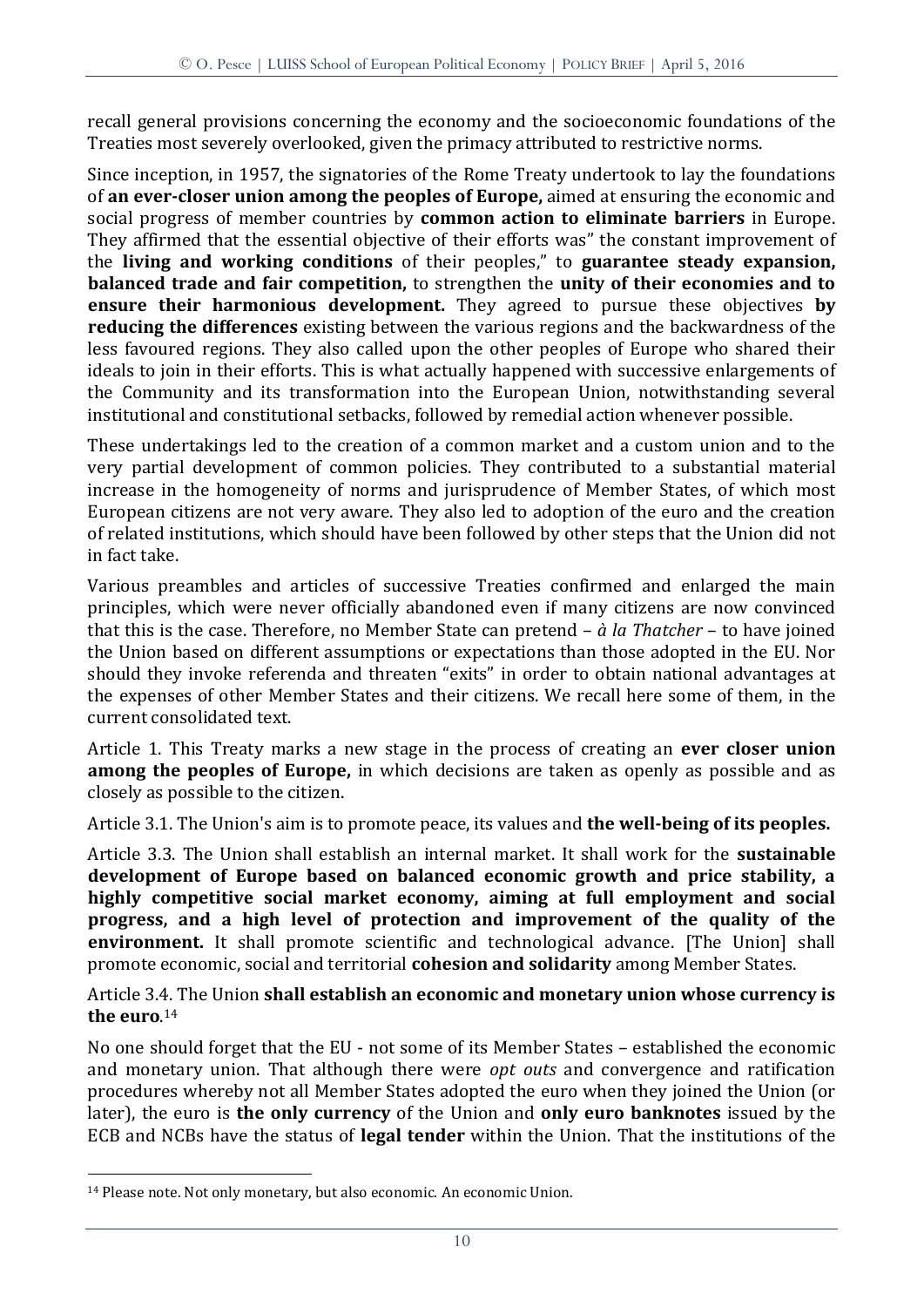Union "shall lay down the measures necessary for the use of the euro as **the single currency**" (article 133). The Union is not, as it is often assumed, a purely monetary one, but also an economic union.

Member States adopted these provisions on the basis of the assumption (in successive formulations of **Treaties,** all signed and ratified by them) that they were determined to lay the foundations of an **ever closer union** among the peoples of Europe, to ensure through a common action the **social and economic progress** of their States. The Union aims to promote the well-being of its peoples [unequivocally, all of its peoples, all citizens of the Union], in an area without internal frontiers. It shall establish an internal market, and work for a sustainable development of Europe based on balanced economic growth and price stability, a highly competitive social market economy, aiming at full employment and social progress. It shall promote scientific and technological advance, raising the level of people's knowledge through education, instruction and training.

Some might say that such preambles are unenforceable provisions, simple embellishments or, at best, declarations of intent; but this would go against the logic of the Treaties and the fact that such provisions should take priority over national laws and customs, once they have been approved. Moreover, these allegations are not valid as many of the principles have actually been included in cogent, specific rules and enshrined in various articles of the Treaties.

Incidentally, these rules, signed and adopted by all Member States, should lead to retaliation and compensation demands by the remaining Member States in the case of a Brexit or of any other voluntary exit by any non-complying Member States, who had previously agreed, inter alia, to comply with the following provisions:

Article 4.2. Shared competence between the Union and the Member States applies in the following principal areas:

- (a) **internal market**;
- (b) **social policy**, for the aspects defined in this Treaty;
- (c) economic, social and territorial **cohesion**;
- (d) agriculture and fisheries, excluding the conservation of marine biological resources;
- (e) **environment;**
- (f) consumer protection;
- **(g) transport;**
- **(h)trans-European networks;**
- **(i) energy;**
- (j) area of freedom, security and justice;
- (k) common safety concerns in public health matters, for the aspects defined in this Treaty.

Article 4.3. In the areas of **research, technological development and space**, the Union shall have competence to carry out activities, in particular to **define and implement** programmes; however, the exercise of that competence shall not prevent Member States from exercising theirs.

Article 4.4. In the areas of development cooperation and humanitarian aid, the Union shall have competence to carry out activities and conduct a common policy; however, the exercise of that competence shall not prevent Member States from exercising theirs.

Article 5.1. The Member States shall **coordinate their economic policies** within the Union. To this end, the Council shall adopt measures, in particular broad guidelines for these policies.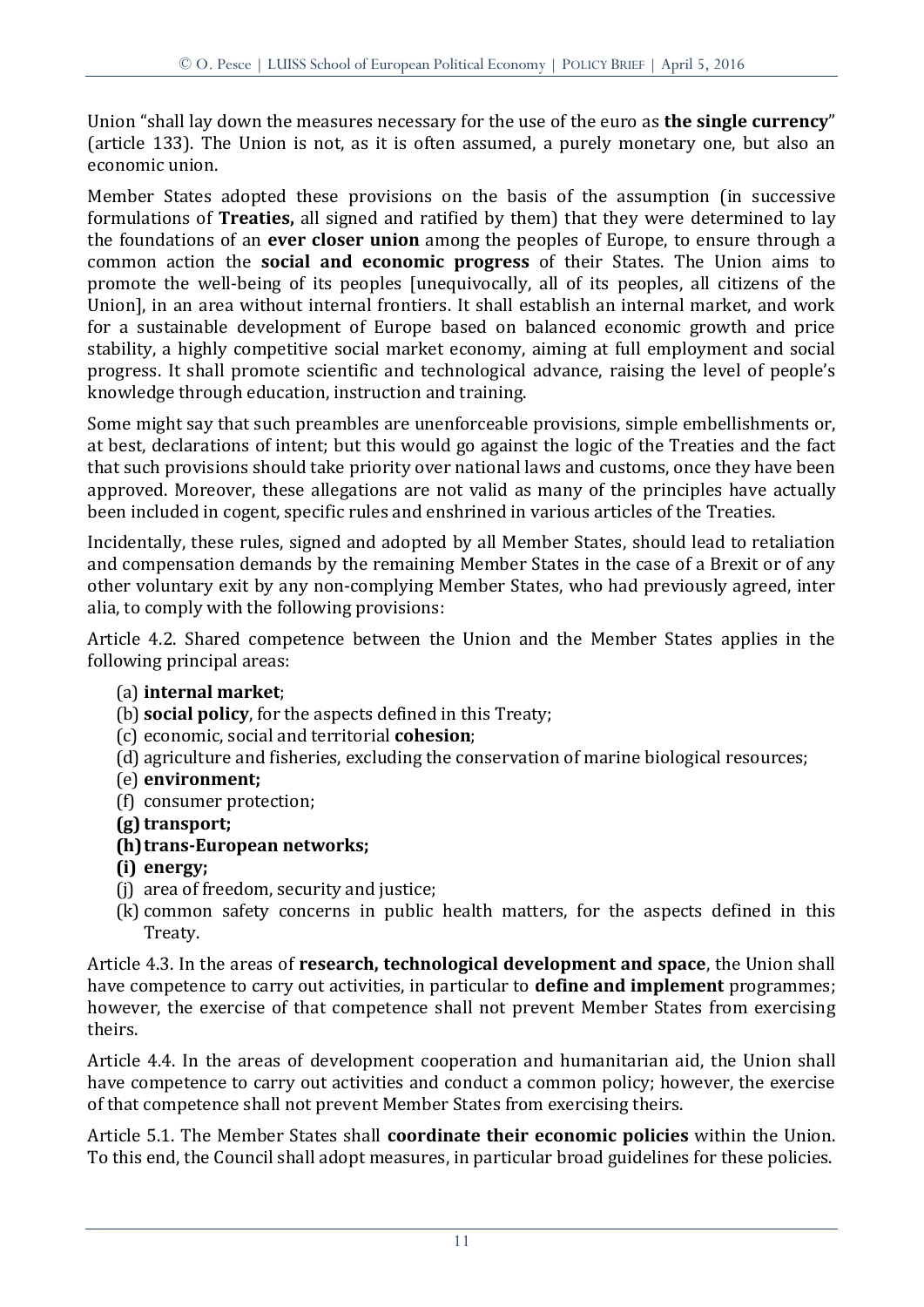Article 5.2. **The Union shall take measures to ensure coordination of the employment policies** of the Member States, in particular by defining guidelines for these policies.

Article 5.3. **The Union** may take initiatives to ensure coordination of Member States' social policies.

Article 6. The Union shall have competence to carry out actions to support, coordinate or supplement the actions of the Member States [in essential areas].

Article 9. In defining and implementing its policies and activities, the Union shall take into account requirements linked to the promotion of **a high level of employment**, the guarantee of **adequate social protection**, **the fight against social exclusion, and a high level of education, training and protection of human health.**

Article 145 (125 TEC). Member States and the Union shall, in accordance with this Title, work towards developing **a coordinated strategy for employment and particularly for promoting a skilled, trained and adaptable workforce and labour markets responsive to economic change with a view to achieving the objectives defined in Article 3 of the Treaty on European Union.**

Article 146 (126 TEC). 1. Member States, through their employment policies, shall **contribute to the achievement of the objectives referred to in Article 145** in a way consistent with the broad guidelines of the economic policies of the Member States and of the Union adopted pursuant to Article 121(2).

Article 146. 2. Member States, having regard to national practices related to the responsibilities of management and labour, shall regard promoting employment as a matter of **common concern** and shall coordinate their action in this respect within the Council, in accordance with the provisions of Article 148.

Article 147 (ex 127 TEC).1. The Union shall contribute to a high level of employment by encouraging cooperation between Member States and by supporting and, if necessary, complementing their action. In doing so, it will respect the competences of the Member States. 147. 2. **The objective of a high level of employment shall be taken into consideration in the formulation and implementation of Union policies and activities.**

Article 151 (ex 136 TEC). The Union and the Member States […] shall have as their objectives **the promotion of employment, improved living and working conditions**, so as to make possible their harmonisation while the improvement is being maintained, **proper social protection**, dialogue between management and labour, the development of human resources with a view to **lasting high employment** and the combating of exclusion.

In order to support further the proposal, we analyse, hereunder, alternative plans under discussion aiming to pursue similar objectives that, based on recent experience, appear wholly inadequate. We overlook here past proposals that - because of mutualisation of preexisting debts or the creation of double markets of Member States debt securities - were repealed or abandoned.

# **7. European Project Bonds**

In 2012, EIB and the European Commission jointly started a pilot phase for infrastructural projects, called "*Project Bonds*" which aim to stimulate the financing of this type of project by attracting institutional investors, such as pension funds and insurance companies.

The initiative aimed to encourage capital market financing for large-scale infrastructure projects in key sectors such transport (TEN-T), energy (TEN-E) and information and communication technology (ICT), involving joint public and private entities (PPP). As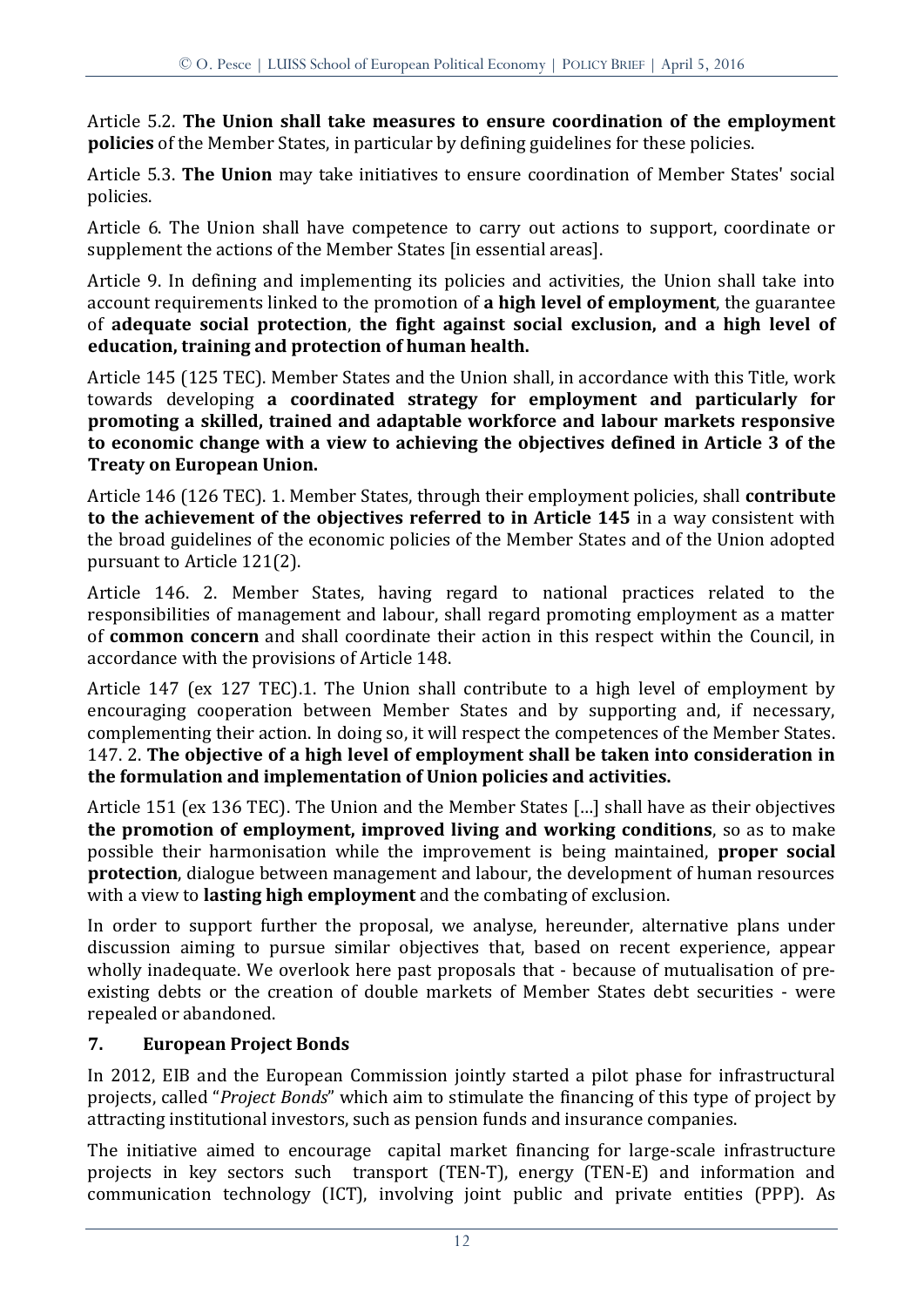indicated earlier, according to the Commission, the European Union's infrastructure investment needs required to meet the Europe 2020 objectives in these sectors alone could reach as much as 2 trillion euros.

The Project Bond initiative should enable promoters, usually public private partnerships (PPP), to issue investment grade bonds. The scheme launched at the European level, and now reformulated in the so-called Juncker Plan for sums hopefully even higher, - require enhancing the credit quality of senior securities, that is those issued by promoters and not by European Institutions nor Member States, in order to attract more institutional investors.

This would be implemented through loans from the EIB to start the projects or through contingent junior credit lines to be utilized if the cash flows of the projects were insufficient to service senior loans by the investors, subordinated to the loans of the investors. This should lead, according to the Commission, to a more efficient use of EU budgetary resources and to a quicker completion of valid projects. Under the pilot scheme, the EU budget has allocated 230 million<sup>15</sup> euros in guarantees for investments in transport, energy and ICT infrastructure, aiming at a multiplied contribution from capital markets.

The EIB managed the pilot phase, which started in 2010 and is preliminary to the full implementation of the programme. Through the Public Private Partnerships (PPP) scheme, the Union believes it should be possible to fill the gap in otherwise uncovered financial needs. The EIB says that although PPP decreased during the crisis, they still have a substantial role in investments, particularly in transport networks.

In the 21 years from 1990 to 2010, EIB financed 130 projects of this kind, with some 30 billion euros of credits granted and significant volumes since 1996. With a peak in 2000 of some 3 billion euros, annual amounts ranged between 1.5 and 3 billion annually from 2002 to 2006 followed by new peaks of 3.5 billion in 2008 and 3.75 billion in 201016. In the process, the EIB gained experience and progressively enlarged the geographic areas and sectors involved, while utilizing innovative schemes of *risk sharing* and technical assistance to promoters.

The Bank developed this market by offering funds at competitive rates and making available funds from other sources such as the Union, Member States, banks and entrepreneurs, which it mobilized when granting financial assistance. The Bank believes that its allocation criteria had positive implications both in terms of risks taken and of good management of the projects it financed.

<sup>15</sup> Nota bene: millions, not billions.

<sup>16</sup> Source. EIB, *Project Bond. A Guide*. December 2012.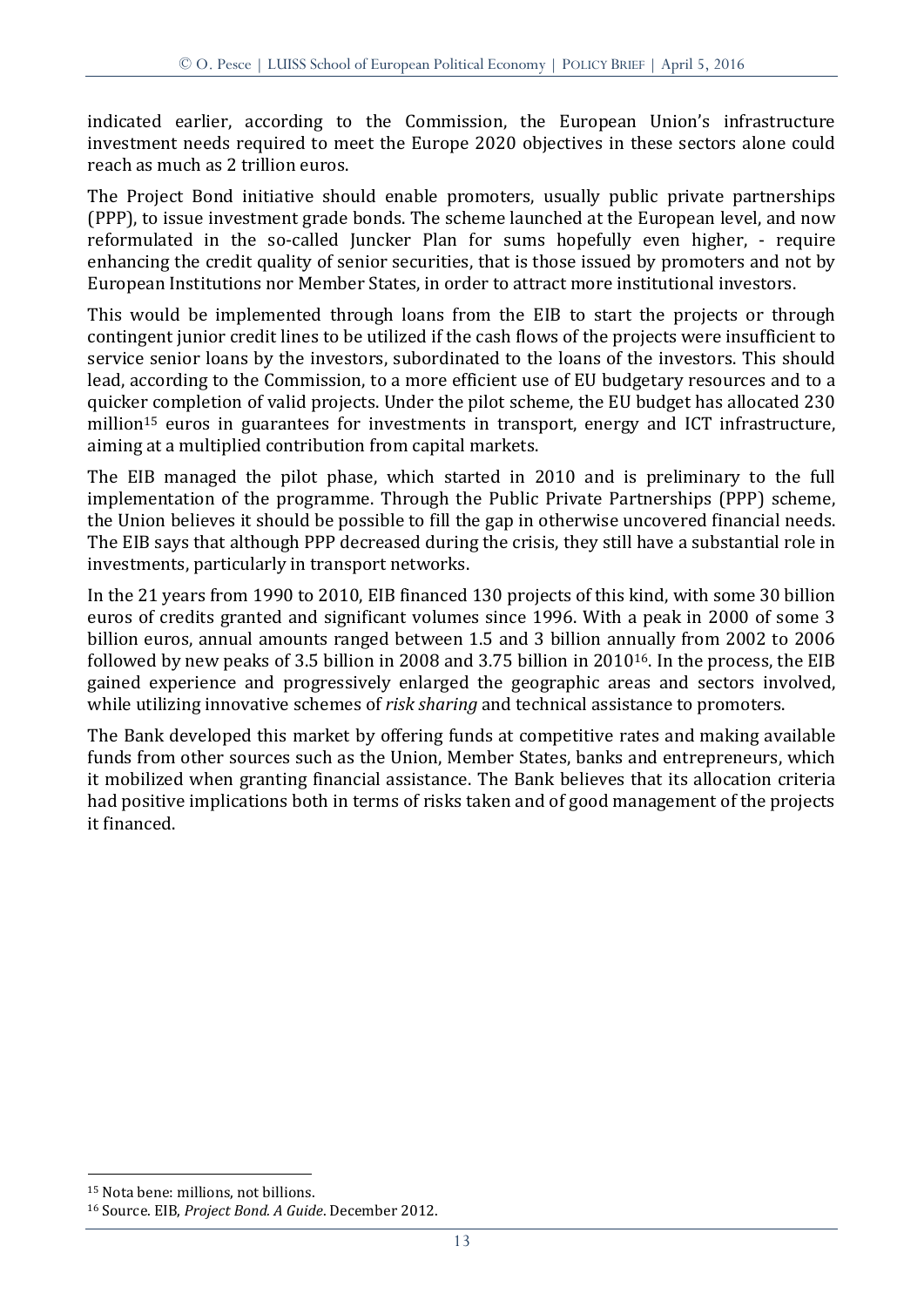The following Figure<sup>17</sup> shows the evolution of this type of projects in Europe in the last decade:



Figure 1: The European PPP Market by Value and Number of Projects since 2006

The EIB has gained significant competence in this field and has an important role in EPEC, the European PPP Expertise Centre, a joint initiative of the EIB, the European Commission, Member States of the EU and Candidate States. EPEC favours sharing experience and best practices in PPP amongst its members. It offers assistance and orientation on various fronts, including improving broadband connection, energy efficiency in public sector buildings, and PPP financing through project bonds. Providing better help and technical assistance to public authorities in the development, preparation and presentation of PPP solutions are also amongst the main recommendations of a report prepared in 2012 by the European Policy Centre, a Brussels independent think tank, in cooperation with EIB.

#### **8. Objectives and Realism of the Programme**

<u>.</u>

In assessing the contribution that the EIB can make to the "plans for growth" under discussion, however, it is worth noting that the distribution of loans granted to the Member States roughly reflects their economic weight. It therefore takes into account only partially their existing differences, the divergence between their growth and employment rates and the economic difficulties of some of them;<sup>18</sup> even if no rigid country limits are set.

<sup>17</sup> EPEC, *Review of the European PPP Market. First half of 2015*, September 2015.

<sup>18</sup> Even if with some exceptions; at present Spain is financed more than its quota (14.9% of loans granted as against a 9.70% share), the United Kingdom largely less, probably because his financial system is able to provide funds to investors– whether as share capital or loans - competitively. Poland not only receives substantial credit support from the EIB, but it is also one of the countries financed more from the World Bank, the seventh, to the tune of 7 billion dollars (the largest receiver, Mexico, gets almost twice as much).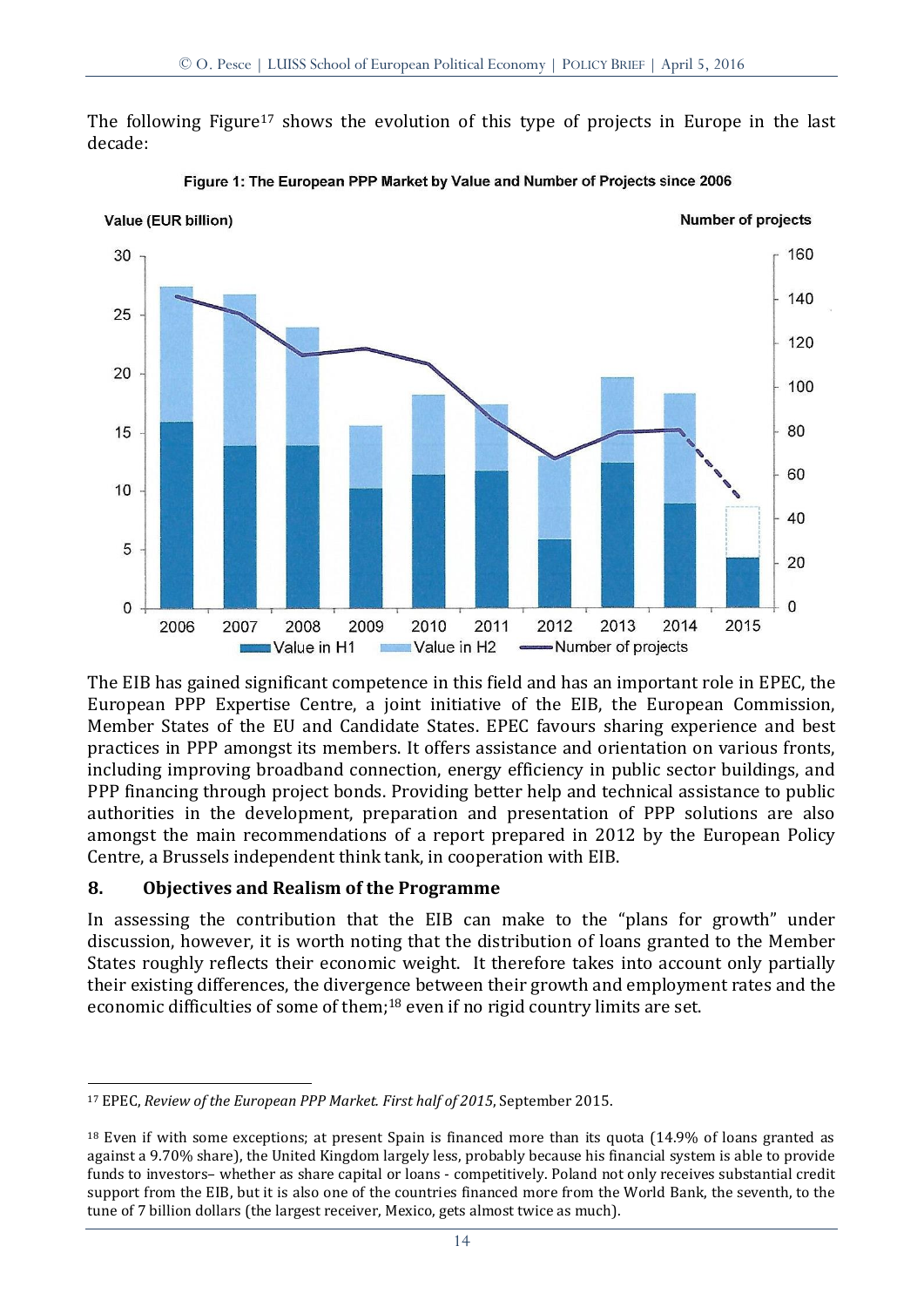Under the pilot scheme, the EU budget grants guarantees for 230 million euros, of which 200 million euros for investments in transport, 10 million for energy and 20 million for communication (allocated to broadband). It aims to multiply the contribution from capital markets through the creation of a risk-sharing plan between the EU and the EIB, utilizing the technical experience of the latter. 19

But let us look in more detail at its features. The 230 million euros allocated to the pilot phase do not represent additional funds, but come from EU budget resources not utilized by the programmes that should have employed them. These funds are supposed to allow the EIB to finance infrastructural projects, in addition to funds raised in the markets, for a total in excess of 4 billion in the three chosen sectors.

The gap between the amount allocated by the Union to the pilot programme (the 230 million) and the total value of the projects to finance under the scheme (4 billion) is huge, more than seventeen times bigger. Such a target could only be reached if EU funds complemented substantially those raised by the EIB, which cannot exceed Euro 200 million per project for this type of loan. The hoped for multipliers between public expenditure and private would be much smaller without this and look indeed excessive.

The volume of investment contemplated under the pilot scheme is similar to that financed by the Bank for PPP in the past, amounting to a modest share of credits granted annually, equal to around 0.2% of the needs assessed by the Commission itself (Euro 4 billion with respect to Euro 2.000 billion). In general, EIB expects to mobilize third party investment of around one and a half times the volume of its own commitment (a 60-40 ratio). The EIB's claim that granting subordinated loans in connection with bond issues, even if for the whole life of the project, including the construction phase, would offer "*peace of mind*" to institutional investors and drastically improve this 60-40 ratio does not appear realistic.

In the initial period of the pilot programme, between 2012 and 2013, some 9 projects partly financeable through bond issues were identified. Viable transport and energy projects were identified in six member States, including roads and highways in Slovakia, Germany, Belgium and United Kingdom. Investments were also identified to improve the electricity grids in Germany and the United Kingdom and for gas storage projects in Spain and in Italy.

The first experiment of bond enhancing took place in July 2013 in Spain for the Castor project, which would have created underground storage for 30% of Spain's daily consumption of gas. In this case, as EU funds were not available the EIB granted a 200 million loan in support of a bond issue of Euro 1.4 billion. This was a ratio of 1 to 7, well below the ratios suggested by the Juncker plan. The Spanish Government later had to block the project after it discovered seismic problems in the area; possibly due to gas pumping. The EIB does not even mention this fact in its PPP literature.

Only one other bond issue took place with the support of the Union. This entailed a total investment of £350 million, of which the operator raised £305 million through a bond issue supported by the UK government, which also guaranteed income to the operator; while the pilot scheme provided some £50 million, In this case too, the ratio was 1 to 7.

The Interim Report on the pilot phase of the Bond initiative of Europe 2020 for Project financing of the European Commission dated 19 December 2013 underlines that "Over the

<sup>&</sup>lt;sup>19</sup> The Cooperation Agreement between EIB and the European Commission that defines the risk and profit sharing mechanism for the initiative between the two Institutions was approved by the EIB Council of the 23 October 2012 and was signed on 7 November 2012.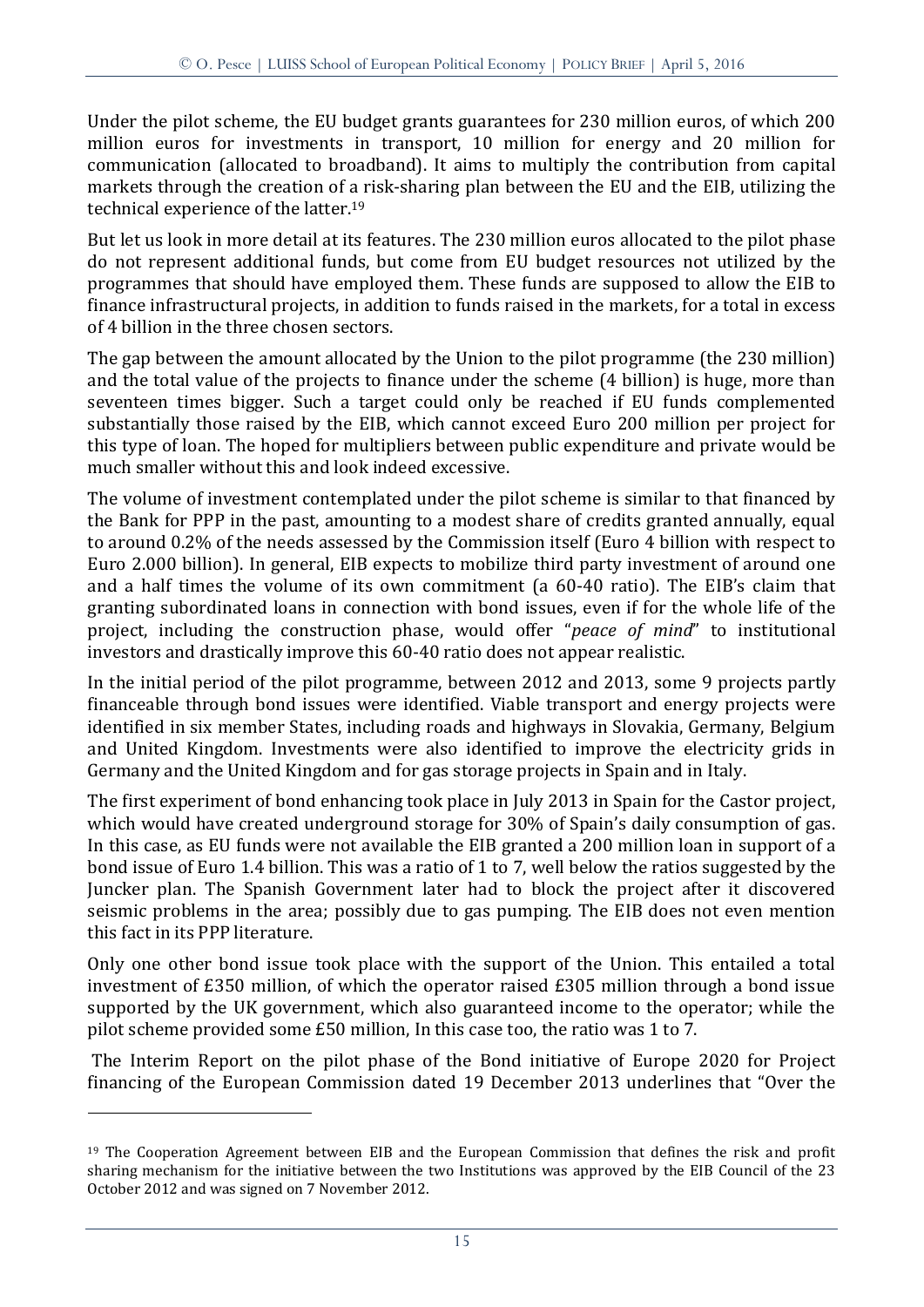last 12 months, the initiative is up to expectations and is a success with regard to disbursements related to projects. The market has shown interest in the initiative and has given a positive response." In reality, in most cases projects were not actually new but refinancing and the running-in period does not look at all impressive.

The sheer fact that after twenty years of experience, we still need a "pilot scheme" shows that a change of direction whereby EIB credits – albeit supported by the Union – would lose their seniority status, the Bank would change from guaranteed to guarantor and would become a junior lender implies such a turnaround in the current criteria that it would be very painful, if a significant volume of outstanding loans were affected.

At present, subordinate EIB loans and credit lines have a maximum size per transaction of up to the lower of 200 million euros or 20% of credit-enhanced senior debt. Assuming that the ratio between junior EIB/Union debt and senior debt of promoters could be 10 to 50/60 instead of the standard 40 to 60, the two trillion euros in investment needed in the key sectors referred to would imply direct EIB/EU investments of 350/400 billion euros for the period from 2015 to 2020, for a number of projects – given the constraints we have underlined – roughly between 1750 and 2.000.

Handling such volumes is beyond the capacity and available means of the BEI and its 2,000 staff members, and would swamp the normal operations of the Bank. The Bank declares that it will finance only "robust" projects, implying that those it rejects are unsatisfactory.

Analysis would also be needed to determine the point at which the fact that the EIB would pass from a regime in which EIB credits usually enjoy a State guarantee, and have priority with respect to other claims, to a regime in which some of its credits would be junior, would jeopardize both its rating and its funding costs.

Moreover, since money is fungible, and several member states are deeply indebted, it is not at all obvious that further debt is the most efficient way of fostering growth, in particular if projects only reach an acceptable quality mainly through distortive financial incentives. It will be essential that projects produce positive income flows, not only to ensure repayments, but also the profitability of private promoters, builders and other investors involved.<sup>20</sup> It is worth noting in this connection that German highways are toll-free, except for trucks over 12 tons, so that their income flows would be inadequate, unless the Government modified the present policy.

It is up to Member States to correctly employ external technical assistance, including that of the EIB's, and submit only projects that are good enough to attract foreign investment and to reverse the flight of capital and of companies from Member States. Attention also has to be paid to raising the level of skills of the labour force after years of crisis and bad governance.

A brief list of the main recent developments in the PPP market confirms this analysis. While the Juncker plan should be in full swing, the reality is:

- The aggregate value of PPP transactions reaching financial close in the European market in H1 2015 totalled EUR 4.3 billion, only half that achieved in H1 2014;
- Transactions dropped to 24 in H1 2015 from 34 in H1 2024;

<u>.</u>

 Average transaction size declined 33%, to 178 million euros, compared to H1 2014, and is slightly lower than the average for the previous ten years;

<sup>20</sup> An interim evaluation of the pilot phase took place in 2013 and the final one should have taken place in 2015; should it be positive, the *Project Bond Initiative* would reach its regime in the Connecting Europe Facility (CEF), part of the Multiannual Financial Framework (MFF) for the period 2014-2020. The Interim Evaluation is available on the EUR-Lex website. As of March 2016, I have been unable to trace the final one.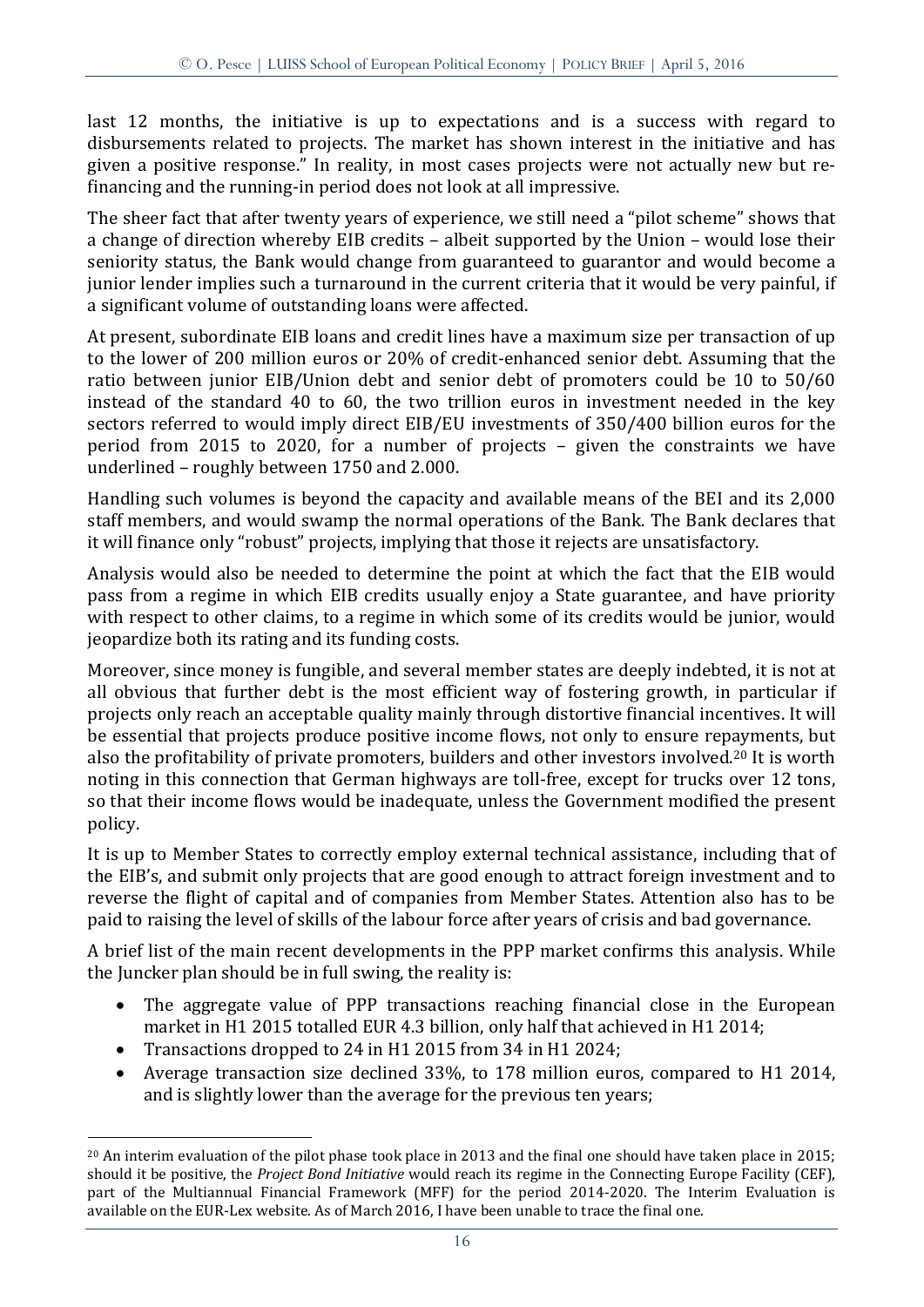Only one large transaction closed in H1 2015, accounting for 25% of the overall European market value, and that took place outside the EU, in Turkey, in the healthcare sector. The number of countries involved also declined.

One positive signal comes from the growing role of institutional investors, albeit for just 2.5 billion euros and at very long maturities (on average 30 years). All transactions took place in only three countries, the UK, France and the Netherlands. Transport is always the dominant sector.<sup>21</sup>

# **9. The Juncker Plan**

The investment programme that is supposed to re-ignite European growth took its name from the President of the Commission Jean-Claude Juncker and has to be examined in this broader context. From this angle, it not only contains no innovations, but also seems to be more a policy of announcements and creative accounting than to represent a new start.

The President of the Commission should propose real policy measures capable of solving outstanding problems, instead of just to declare that funds are insufficient, as he did. The proposed investment plan, of 315 billion euros until 2020, compares poorly with the Euro two trillion needed over the next six years in just three key sectors and the investment shortfall in the last two years alone of 600 billion euros, even after various EIB capital increases. This is roughly 50 billion euros per annum, more or less the same as the usual annual disbursements of the Bank, against the 350/400 billion euros of **direct** EU/EIB investments needed. – while only as much as 21 billion euros of public funds (3.5 billion per annum) are called for by the Plan, of which 5 from EIB (800 million per annum) and 16 from the Union (2.7 billion per annum). Furthermore, if the annual budgets of the EU remain the same and loans granted annually by the EIB remain at present levels, the contribution to the Plan of the two entities would have to be deducted from other expenses otherwise possible and from other loans the EIB could otherwise grant.

Immediate support for the Juncker plan, in the form of lip service, came from the German Chancellor Angela Merkel, who added immediately that *"it must be clear to everyone where the projects are in the future*". Wolfgang Schäuble, finance minister of Germany took a similar stand,<sup>22</sup> approving the programme for "more investments in Europe", but asking for a list of projects. "What counts is implementation", he said. "I have had enough of the fact that in Europe we always discuss seemingly pharaonic programmes, but when we draw the line the results are lamentable." He also underlined the need for an adequate regulatory frame for the sectors to finance.

While Berlin highlights delays between approvals and disbursements and underlines that a programme launched by the previous Commission in 2013, providing Euro 6.3 billion to counter youth unemployment did not show results, Germany continues to keep its purse very tight while others ask her to spend. The German reservations are certainly correct; but when the need to revive the economy became obvious, Roosevelt did not ask for lists, he proposed a way out.

Taking into account the technical and quantitative constraints that limit EIB's operations, if 21 billion euros are supposed to mobilize another 300 billion euros (a ratio of 1 to 15), what will probably happen is that projects that would have been financed normally in any case might be accompanied by a EIB/EU blessing, a bit of technical assistance and some minimal real involvement.

<sup>&</sup>lt;u>.</u> <sup>21</sup> Source: EPEC, *Review of the European PPP Market. First half of 2014* and *Review of the European PPP Market. First half of 2015*

<sup>22</sup> On the *Financial Times* of 29 November 2014.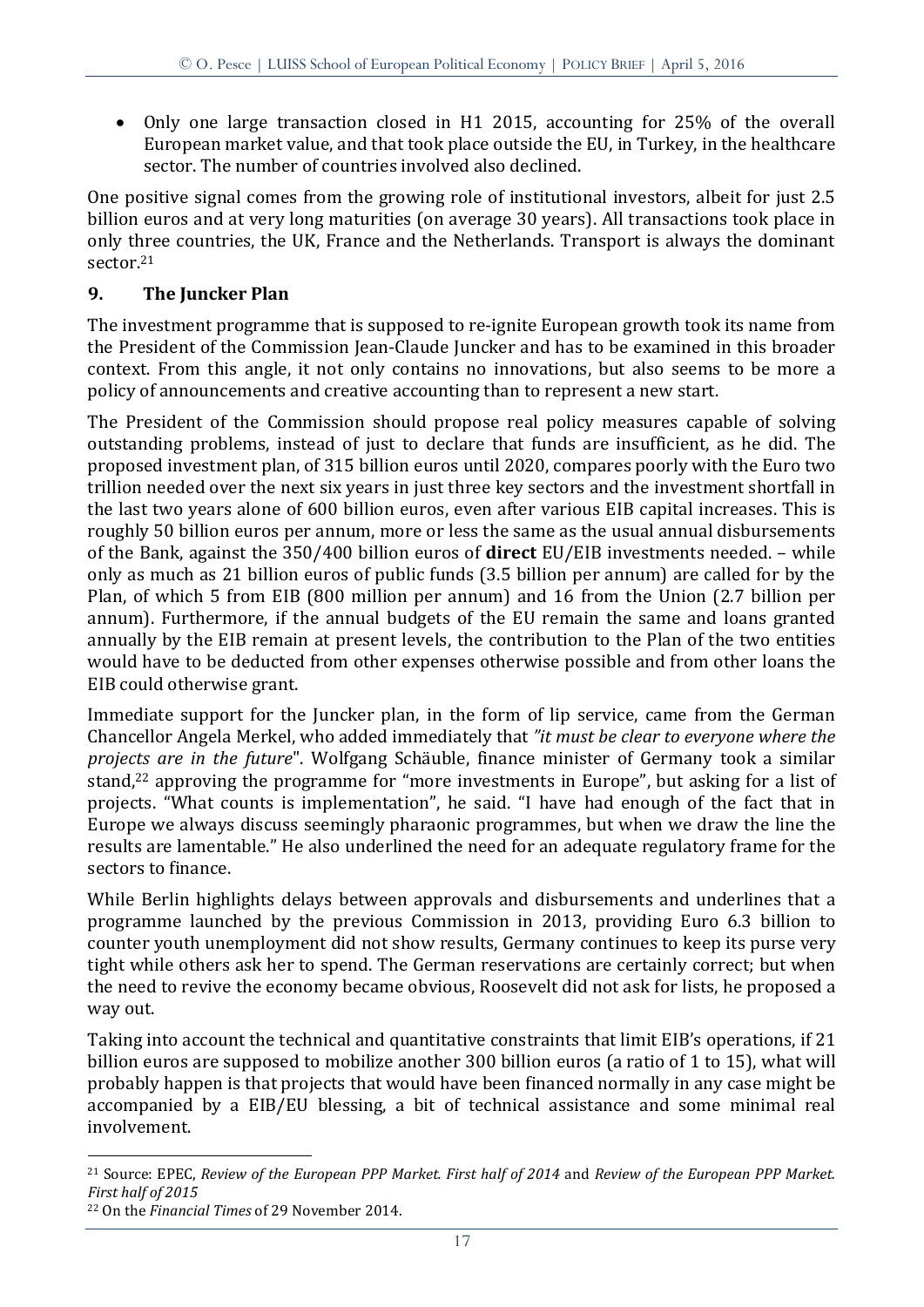This would entail some cost or fiscal advantage and permit some investments of highly indebted Member States, which would **not** actually or technically be countable as debt – although they are. A bit of pseudo-financial engineering and creative accounting of this kind would have unpredictable effects on financial markets. If the system does not actually make investments while the ECB floods trillions of euros into the markets, it is not at all clear why it should be convinced to do so because some twenty billion euros of unused funds of the Union and of EIB are diverted to this Plan.

## **10. Conclusions.**

<u>.</u>

It is a disgrace that the level of efforts made has not achieved the aims set forth in the Treaties. The implementation of relevant provisions – given the depressing background of rampant unemployment and missed growth – should be pursued with much more strength. In order to implement provisions that are not vague hypotheses but reflect the **foundations and basic principles** agreed upon to facilitate our living together in Europe, the Union ought to do "**whatever it takes**", as the President of the ECB once declared in a different but strongly related context.

Among other things, the Union should take forceful structural and anti-cyclical investment measures, like the ones proposed here, that so far neither the Member States nor the Union have applied because of constraints imposed on their action. Instead of "measures for growth", like those invoked by the so called Juncker Plan, involving somebody else's funds and trifling European means, the Union should reconsider in depth its whole budget, both in terms of allocation and dimensions. This should lead to the transfer at the European level of additional resources in volumes commensurate to Europe's collective needs.

European authorities should never consider investment in education, welfare, health and employment merely as "costs". Efforts made to use the funds of the EIB and the EU more efficiently deserve appreciation, as well as measures taken by the ECB and the NCBs, the institution of European stabilization mechanisms and funds, the reiterated and sizable recent capital increases of the EIB and the risk sharing agreements between the Bank and the Union.

All these efforts notwithstanding, throughout the eight years since the start of the crisis the well-being and economic growth of all Member States of the Union has decreased substantially, leaving millions of citizens and unprecedented percentages of the younger generation unemployed. The current crisis is the most severe since the 1930's; but no change of pace has taken place and the measures actually adopted probably deepened, and certainly did not relieve, the crisis.

After an increase of the ECB aggregate accounts from 1.472 billion euros in December 2007 to about 2.000 billion between 2008 and 2010 and to 2.735 billion euros in December 2011, they peaked at some 3,000 billion in 2012. In the face of a raging crisis, this aggregate figure declined to 2.275 billion euros at the end of 2013, a fall of 24.2% in one year and then dropped a further 9.8% to Euro 2.052 billion at the end of 2014, amounting to a reduction of 31.6%, or nearly one third in just two years. <sup>23</sup> This collapse took place despite the fact that the inflation target posited by the ECB, lower than but near to 2%, is much higher than actual

<sup>&</sup>lt;sup>23</sup> This does not mean that the aggregate accounts of the ECB should be of a given magnitude, nor of three trillion euros; but simply that they decreased by about one trillion while growth tended to zero and inflation was well below target. Furthermore, although invoked "exits from the tunnel" are not materializing, according to some quarters the ECB should already discontinue the measures taken recently, even if the GDP of the European Union is still below the 2007 level. In Italy, we are constantly assessing whether GDP is increasing by 0.1% more or less per annum, while the annual increase is just about 1% and while from 2007 it increased by 6% in Germany, is almost level in Europe and in Italy it is still 11.7% lower. To put the figures in context, see paragraph 2, page 2.